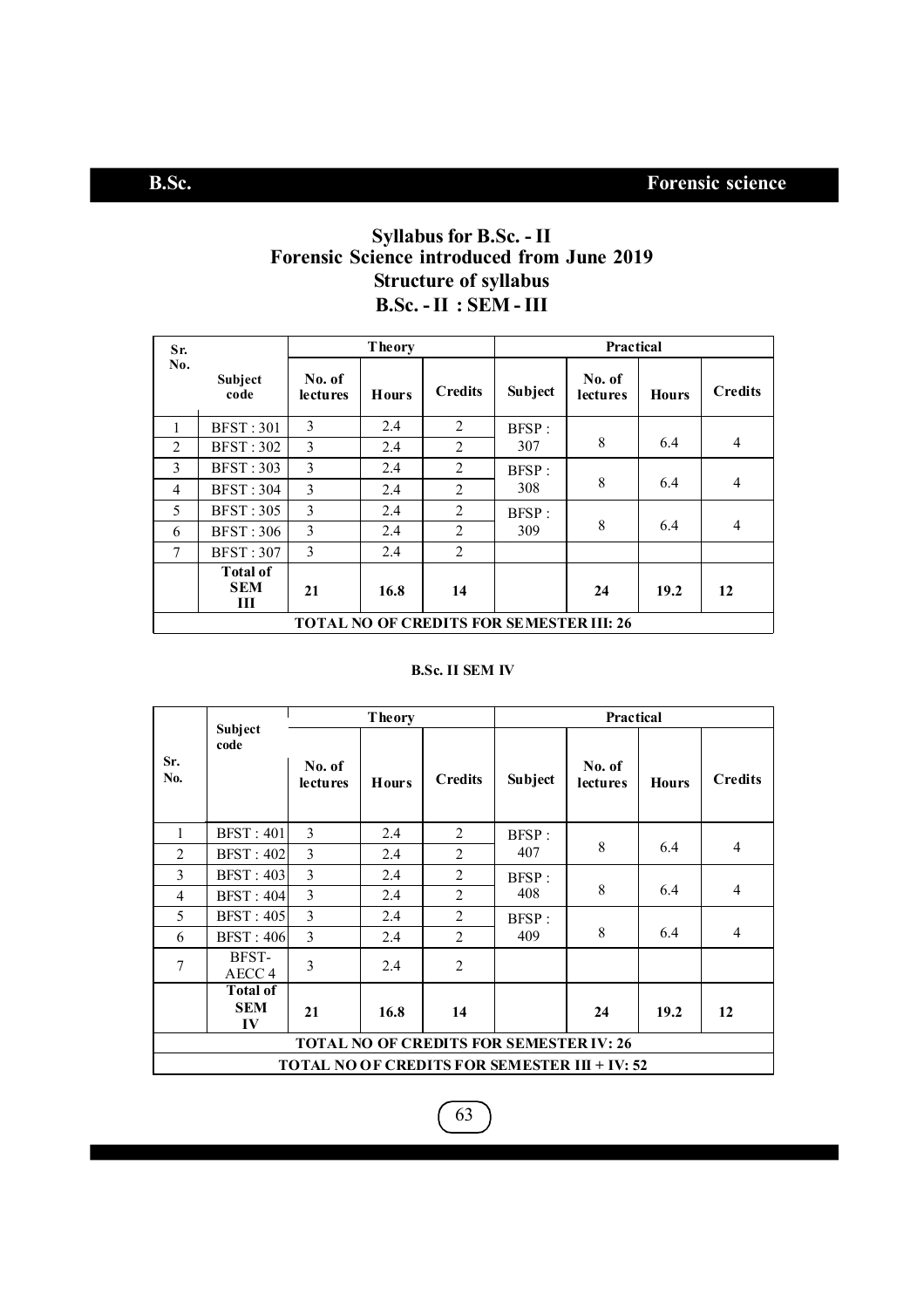## **1. Titles of papers B.Sc. - II : SEM - III Theory: 45 lectures, 36 hours (for each paper)**

| <b>BFST: 301</b> | Criminalistics I                               |
|------------------|------------------------------------------------|
| <b>BFST: 302</b> | Forensic Chemistry III                         |
| <b>BFST: 303</b> | Forensic Biology III                           |
| <b>BFST: 304</b> | Forensic Physics III                           |
| <b>BFST: 305</b> | Microscopy                                     |
| <b>BFST: 306</b> | <b>Computer Forensic and Incident Response</b> |
| <b>BFST: 307</b> | <b>Environmental Science</b>                   |

## **Practical: 80 lectures, 64 hours**

| BFSP:307          | Criminalistics I and Forensic Chemistry III            |
|-------------------|--------------------------------------------------------|
| <b>BFSP</b> : 308 | Forensic Biology III and Forensic Physics III          |
| <b>BFSP</b> : 309 | Microscopy and Computer Forensic and Incident Response |

## **B.Sc. - II SEM - IV**

## **Theory : 45 lectures, 36 hours (for each paper)**

| <b>BFST: 401</b> | Criminalistics II                      |
|------------------|----------------------------------------|
| <b>BFST: 402</b> | Forensic Chemistry IV                  |
| <b>BFST: 403</b> | Forensic Biology IV                    |
| <b>BFST: 404</b> | Forensic Physics IV                    |
| <b>BFST: 405</b> | Spectroscopy                           |
| <b>BFST: 406</b> | <b>Computer Forensic Investigation</b> |
| <b>BFST: 407</b> | <b>Environmental Science</b>           |

## **Practical : 80 lectures, 64 hours**

| <b>BFSP: 407</b> | Criminalistics II and Forensic Chemistry IV |  |  |
|------------------|---------------------------------------------|--|--|
|------------------|---------------------------------------------|--|--|

- BFSP : 408 Forensic Biology IV and Forensic Physics IV
- BFSP : 409 Spectroscopy and Computer Forensic Investigation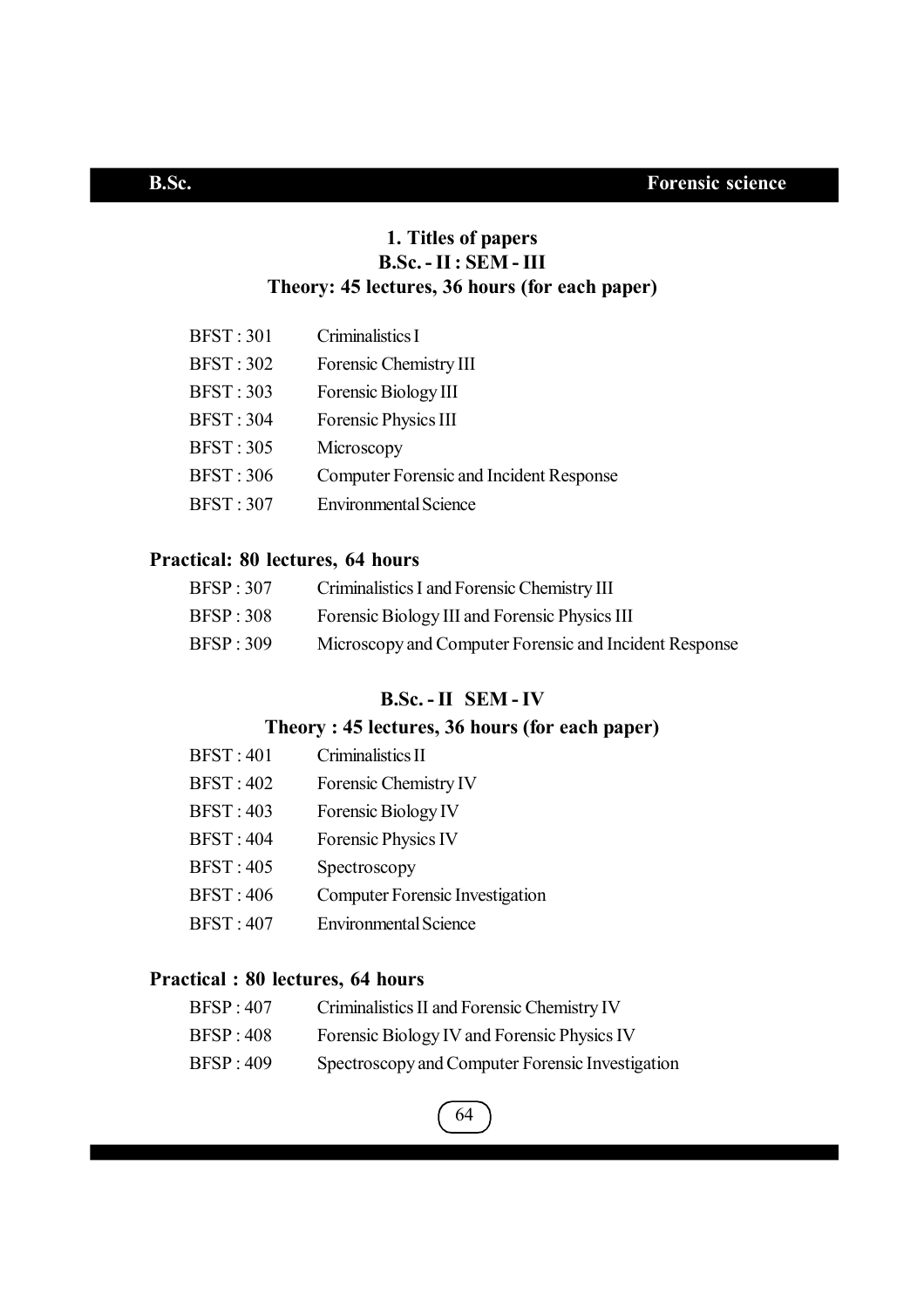# **B.Sc. Forensic science**

| Year   | <b>Semester</b> | Paper No.        | <b>Title of Paper</b>                   |  |  |  |
|--------|-----------------|------------------|-----------------------------------------|--|--|--|
|        |                 | <b>BFST: 301</b> | Criminalistics I                        |  |  |  |
|        |                 | <b>BFST: 302</b> | Forensic Chemistry III                  |  |  |  |
|        |                 | <b>BFST: 303</b> | Forensic Biology III                    |  |  |  |
|        | H               | <b>BFST: 304</b> | Forensic Physics III                    |  |  |  |
|        |                 | <b>BFST: 305</b> | Microscopy                              |  |  |  |
|        |                 | <b>BFST:306</b>  | Computer Forensic and Incident Response |  |  |  |
| Second |                 | <b>BFST: 307</b> | <b>Environmental Science</b>            |  |  |  |
|        |                 | <b>BFST: 401</b> | Criminalistics II                       |  |  |  |
|        |                 | <b>BFST: 402</b> | Forensic Chemistry IV                   |  |  |  |
|        |                 | <b>BFST: 403</b> | Forensic Biology IV                     |  |  |  |
|        | IV              | <b>BFST: 404</b> | Forensic Physics IV                     |  |  |  |
|        |                 | <b>BFST: 405</b> | Spectroscopy                            |  |  |  |
|        |                 | <b>BFST: 406</b> | Computer Forensic Investigation         |  |  |  |
|        |                 | <b>BFST:407</b>  | <b>Environmental Science</b>            |  |  |  |

## **B.Sc. - II - Forensic Science**

 $\widehat{65}$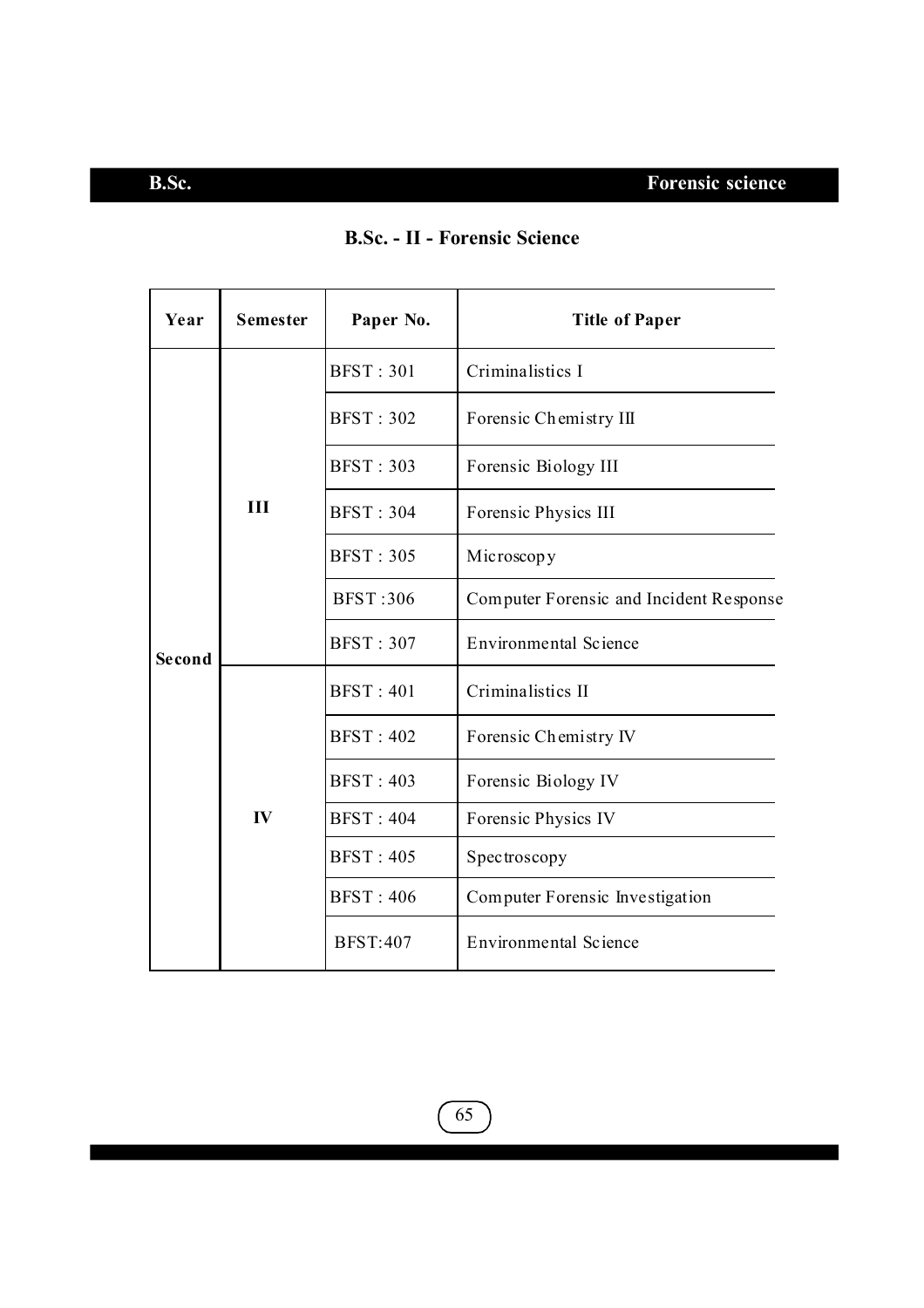## **YASHAVANTRAO CHAVAN INSTITUTE OF SCIENCE, SATARA COURSE STRUCTURE UNDER CHOICE BASED CREDIT SYSTEM (CBCS) B. Sc. FORENSIC SCIENCE(ENTIRE) B. Sc. - II - SEMESTER – III (Duration – 6 Months)**

|                     |                                                  |            | <b>Internal Exam</b> |                                   |              |      | PracticaH |                                                   | Submission                |
|---------------------|--------------------------------------------------|------------|----------------------|-----------------------------------|--------------|------|-----------|---------------------------------------------------|---------------------------|
| Subject             | Paper                                            | <b>ESE</b> | CCE-<br>I            | <b>CCE-II</b><br>(Online<br>Test) | Subject      | Exam | Journal   | Case<br>study/<br>Edu.<br>Tour/<br><b>Seminar</b> | Day to day<br>Performance |
| <b>BFST:</b><br>301 | Criminalistics<br>I                              | 30         | 5                    | 5                                 |              |      |           |                                                   |                           |
| <b>BFST:</b><br>302 | Forensic<br>Chemistry III                        | 30         | 5                    | 5                                 | BFSP:<br>307 | 50   | 10        | 5                                                 | 5                         |
| <b>BFST:</b><br>303 | Forensic<br><b>Biology III</b>                   | 30         | 5                    | 5                                 | <b>BFSP:</b> |      |           |                                                   |                           |
| <b>BFST:</b><br>304 | Forensic<br>Physics III                          | 30         | 5                    | 5                                 | 308          | 50   | 10        | 5                                                 | 5                         |
| <b>BFST:</b><br>305 | Microscopy                                       | 30         | 5                    | 5                                 |              |      |           |                                                   |                           |
| <b>BFST:</b><br>306 | Computer<br>Forensic and<br>Incident<br>Response | 30         | 5                    | 5                                 | BFSP:<br>309 | 50   | 10        | 5                                                 | 5                         |
| <b>AECC</b><br>3    | Environmental<br>Science                         | 30         | 10                   | 10                                |              |      |           |                                                   |                           |
| <b>Total</b><br>of  | <b>TOTAL</b>                                     | 210        | 40                   | 40                                |              | 150  | 30        | 1<br>5                                            | 15                        |
| <b>SEM</b><br>Ш     | <b>GRAND</b><br><b>TOTAL</b>                     |            |                      |                                   |              | 500  |           |                                                   |                           |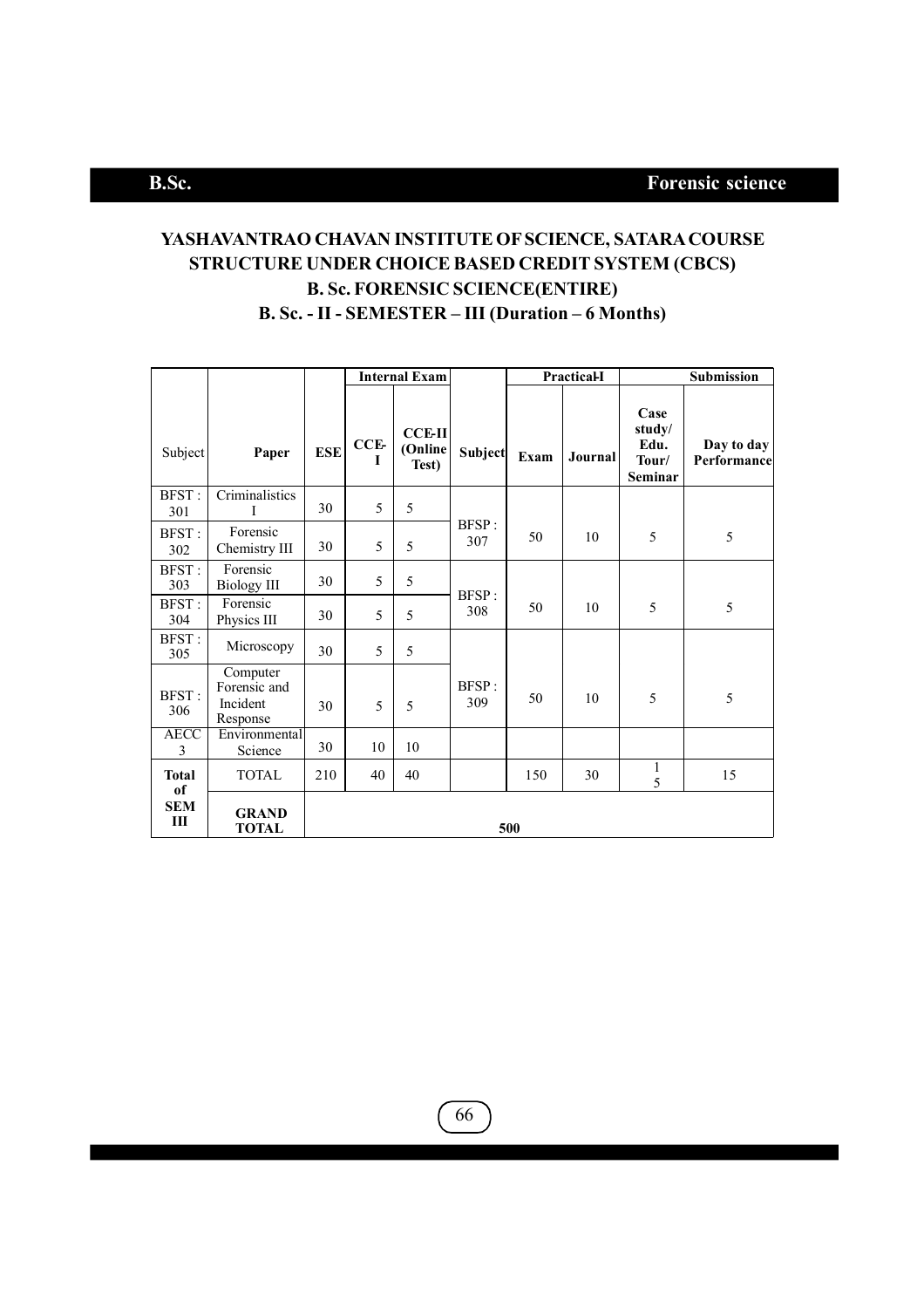## **YASHAVANTRAO CHAVAN INSTITUTE OF SCIENCE, SATARA COURSE STRUCTURE UNDER CHOICE BASED CREDIT SYSTEM (CBCS) B. Sc. FORENSIC SCIENCE (ENTIRE) B. Sc. II SEMESTER– IV (Duration – 6 Months)**

|                        |                                           |            |              | <b>Internal Exam</b>         |                      |      | Practical-I    | Submission                                            |                           |
|------------------------|-------------------------------------------|------------|--------------|------------------------------|----------------------|------|----------------|-------------------------------------------------------|---------------------------|
| Subject<br>code        | Paper                                     | <b>ESE</b> | <b>CCE-I</b> | $CCE-II$<br>(Online<br>Test) | Subject              | Exam | <b>Journal</b> | Case study/<br><b>Educational</b><br>Tour/<br>Seminar | Day to day<br>Performance |
| BFST:<br>401           | Criminalistics II                         | 30         | 5            | 5                            |                      |      |                |                                                       |                           |
| BFST:<br>402           | Forensic<br>Chemistry IV                  | 30         | 5            | 5                            | BFSP:<br>407         | 50   | 10             | 5                                                     | 5                         |
| BFST:<br>403           | Forensic<br><b>Biology IV</b>             | 30         | 5            | 5                            | BFSP:                |      |                |                                                       |                           |
| BFST:<br>404           | Forensic<br>Physics IV                    | 30         | 5            | 5                            | 408                  | 50   | 10             | 5                                                     | 5                         |
| BFST:<br>405           | Spectroscopy                              | 30         | 5            | 5                            |                      |      |                |                                                       |                           |
| BFST:<br>406           | Computer<br>Forensic<br>Investigation     | 30         | 5            | 5                            | <b>BFSP</b> :<br>409 | 50   | 10             | 5                                                     | 5                         |
| <b>AECC</b><br>3       | Environmental<br>Science                  | 30         | 10           | 10                           |                      |      |                |                                                       |                           |
| <b>Total</b>           | <b>TOTAL</b>                              | 210        | 40           | 40                           |                      | 150  | 30             | 15                                                    | 15                        |
| of<br><b>SEM</b><br>IV | <b>GRAND</b><br>500<br>TOTAL              |            |              |                              |                      |      |                |                                                       |                           |
|                        | TOTAL OF MARKS FOR SEMESTER III+ IV: 1000 |            |              |                              |                      |      |                |                                                       |                           |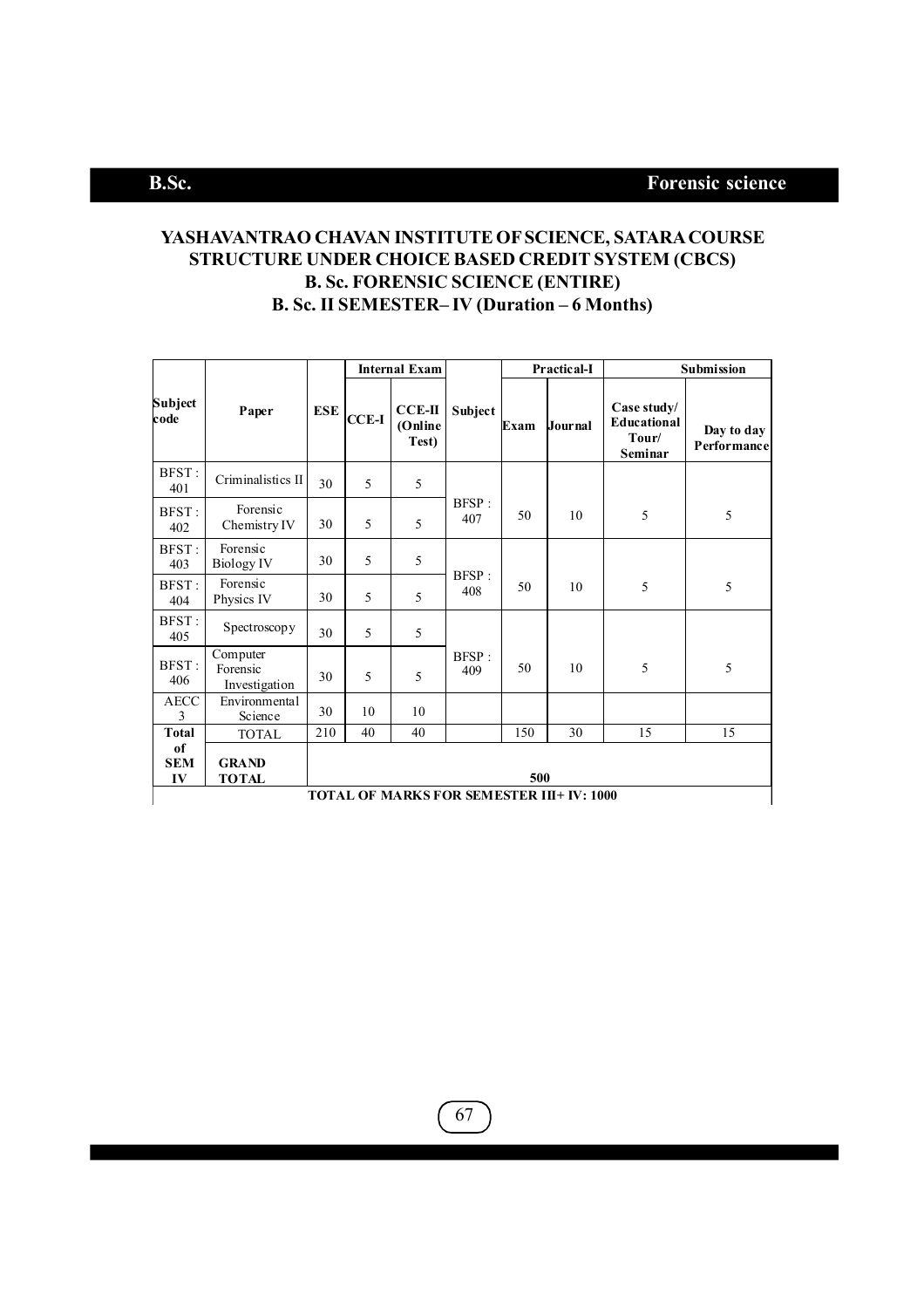## **B.Sc. II - (Semester III) BFST: 301 Criminalistics I Credit: 2(45)**

## **Course Objectives : Student Should**

- 1] Know the basics of crime scene management and its types and methods to access the crime scene.
- 2] Know How to record the crime scene and the duties of different agencies involved in the investigation.
- 3] Understand the types of evidence, labeling, packaging and chain of custody.
- 4] Understand the procedure of investigative report writing and its legal considerations.

### Unit - I : Crime Scene Management **[12]**

Types of crime scenes- Macroscopic, Microscopic, Indoor and Outdoor. Securing and isolating the crime scene, surveying the crime scene, searching the crime scene, Safety measures at crime scenes, Duties of first responders at crime scenes.

### **Unit - II : Crime Scene Documentation [11]**

Note taking,Crime scene photography and videography, Sketching and crime scene measurement techniques, Crime scene logs. Legal considerations at crime scenes-Coordination between police personnel and forensic Scientists at crime scenes. The evaluation of 5Ws -who? what?, when?, where?, why? And 1H -how?.

## Unit - III : Crime Scene Evidence *[11]*

Classification of crime scene evidence – physical and trace evidence. Locard'sprinciple.Collection of evidences.Labeling and sealing of evidence. Hazardous evidence. Preservation and packaging of evidence. Chain of custody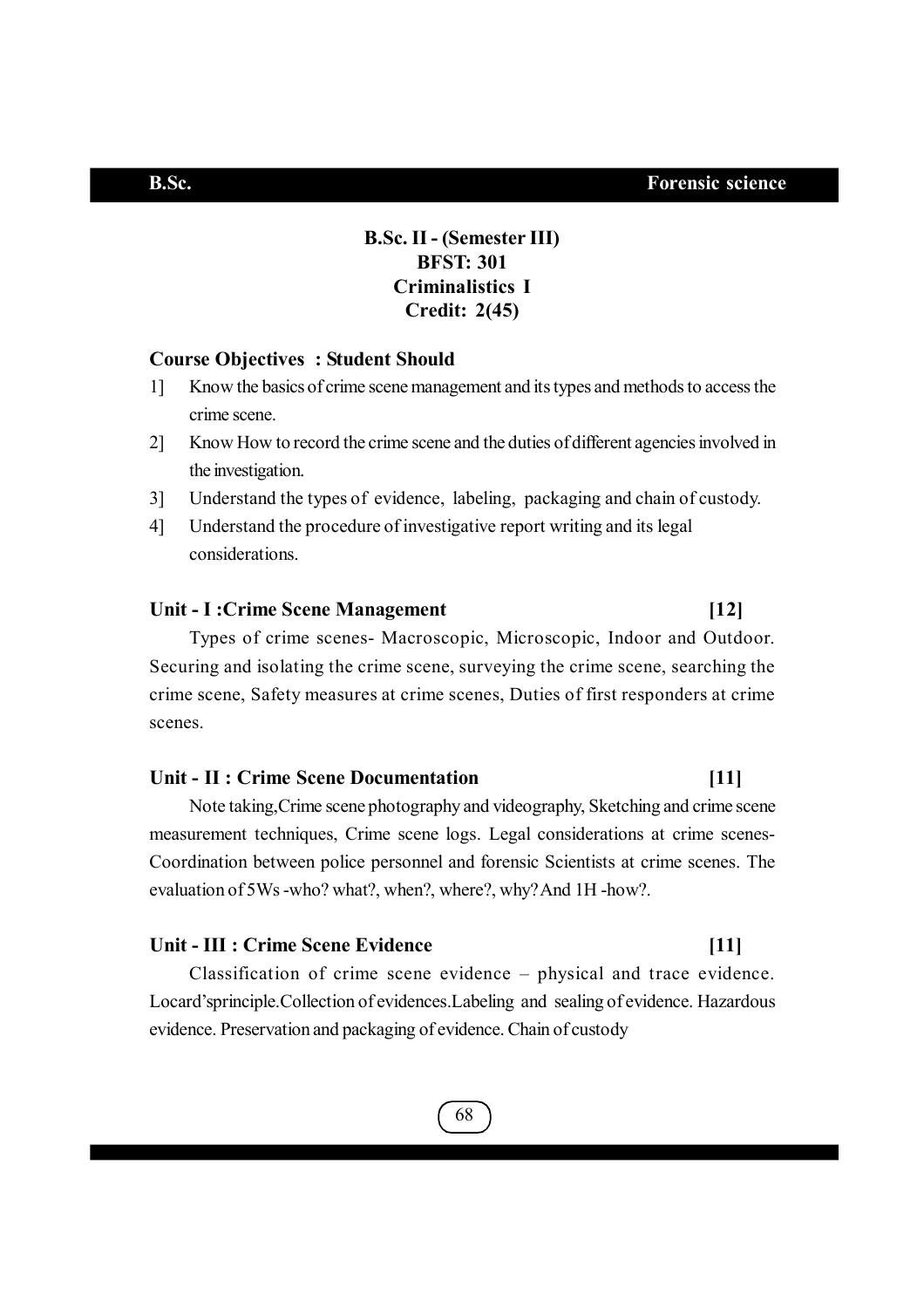## **Unit - IV : Report writing [11]**

Preparation of report, Purpose of writing an investigative report,Legal considerations of report: sec 45 IEA, sec 293 o fCrPC

## **Reference Books :**

- 1. M. Byrd, Crime Scene Evidence: A Guide to the Recovery and Collection of Physical Evidence, CRC Press, Boca Raton (2001).(Unit-I)
- 2. Richard Saferstein: Forensic science from the crime scene to the crime lab $(3<sup>rd</sup>$ edition)
- 3. S.H. James and J.J. Nordby, Forensic Science: An Introduction to Scientific and Investigative Techniques, 2nd Edition, CRC Press, Boca Raton (2005).(Unit-II,III)
- 4. W.J. Tilstone, M.L. Hastrup and C. Hald, Fisher's, Techniques of Crime Scene Investigation, CRC Press, Boca Raton (2013).(Unit-I,II).

## **Course Outcomes :**

## **Unit - I : After completion of the unit, Students are able to:**

- \* Students should be able to introduce several aspects of crime scene management.
- \* Study safety measures at crime scenes

## **Unit - II : After completion of the unit, Students are able to :**

- \* Students should be able to explain procedures of crime scene recording.
- \* Understand coordination between police personnel and forensic scientists at crime scenes.

## **Unit III: After completion of the unit, Students are able to:**

- \* Students should be able to prepare investigative reports with legal considerations.
- \* Understand Classification of crime scene evidence

## **Unit - IV : After completion of the unit, Students are able to :**

- \* Students should be able to evaluate the 5Ws and 1H in investigation process.
- \* Understand Preparation of report

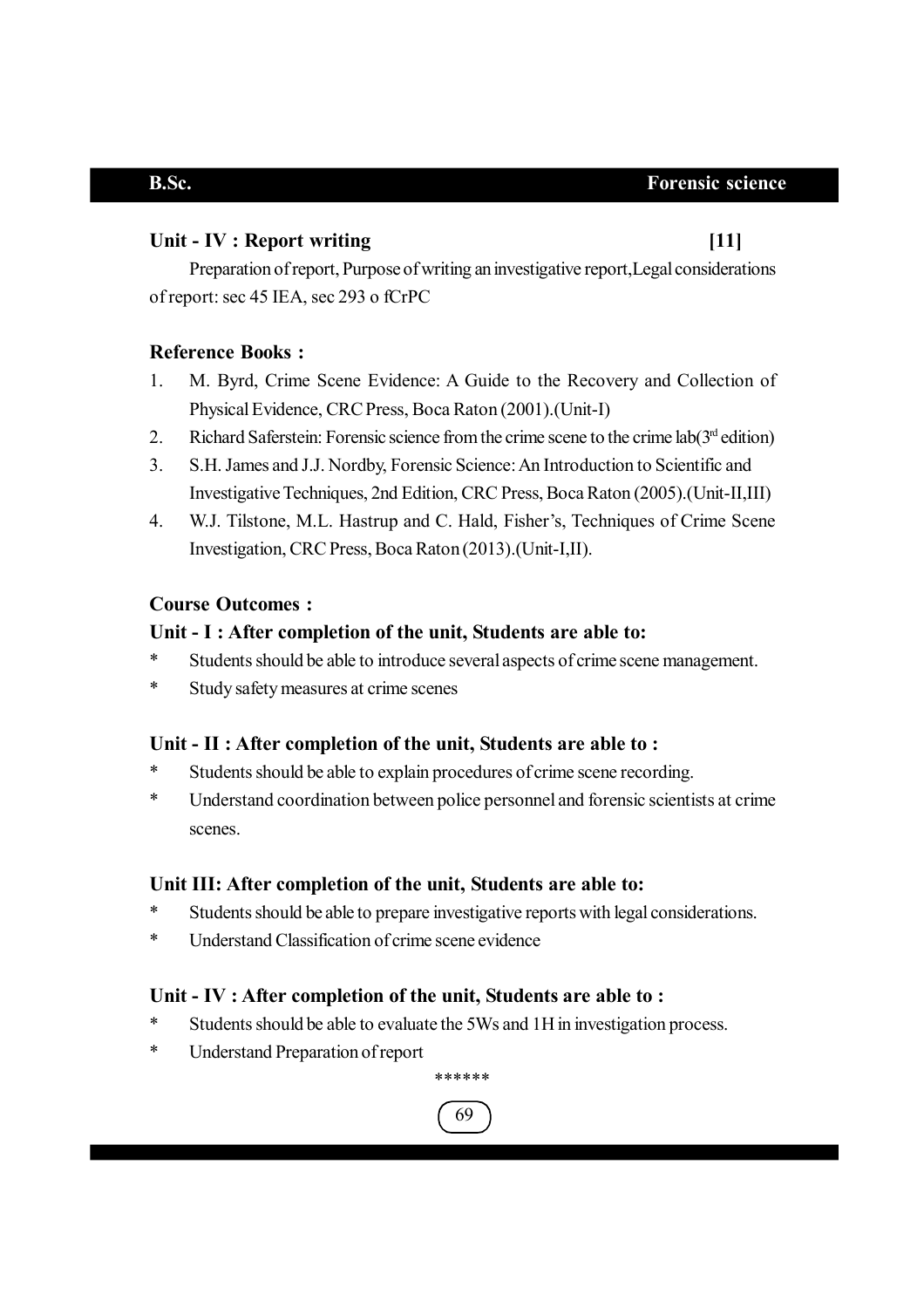## **BFST: 302 Forensic Chemistry III Credit: 2(45)**

### **Course Objectives : Students should :**

- 1] Understand basic of spectroscopic method .the student will understand uv- visible spectroscopy and working of uv-visible spectroscopy and its application.
- 2] Understand the health risk associated with exposure to lead, cadmium, and mercury and approaches health effects.
- 3] Understand chemical nature as well as detection, extraction methods of lead cadmium.
- 4] Understand the major classes of pesticides and their environmental and human.

### Unit - I : Spectroscopy **[11]**

Introduction electromagnetic radiations, full range, absorbance, transmittance, beer-Lambert's laws,- Applications ,U.V. Visible IR-molecular spectroscopy, electronics, vibrational, rotational spectra, Principle, diagram, working and construction, applications .

### **Unit - II : Polymers [12]**

Introduction-General idea of structures, types, tactility, polymerization processes with examples, radical and ionic mechanism of polymerization, characteristic properties of polymers, Structure, preparation and applications of Polyethylene (types and Ziegler-Natta process), Teflon, PVC, Polystyrene.

### **Unit - III : Chemical Toxicology - I [11]**

Toxic chemicals in the environment – physical and chemical properties of lead, mercury, arsenic, cadmium and chlorine, bromine – Metallic and non- metallic toxic chemical and its toxic effect– Extraction and detection methods, Forensic significance .

### **Unit - IV : Chemical Toxicology - II [11]**

Introduction of pesticides, classification of pesticides, properties, andits biochemical effects – Extraction and detection methods of pesticides, forensic significance.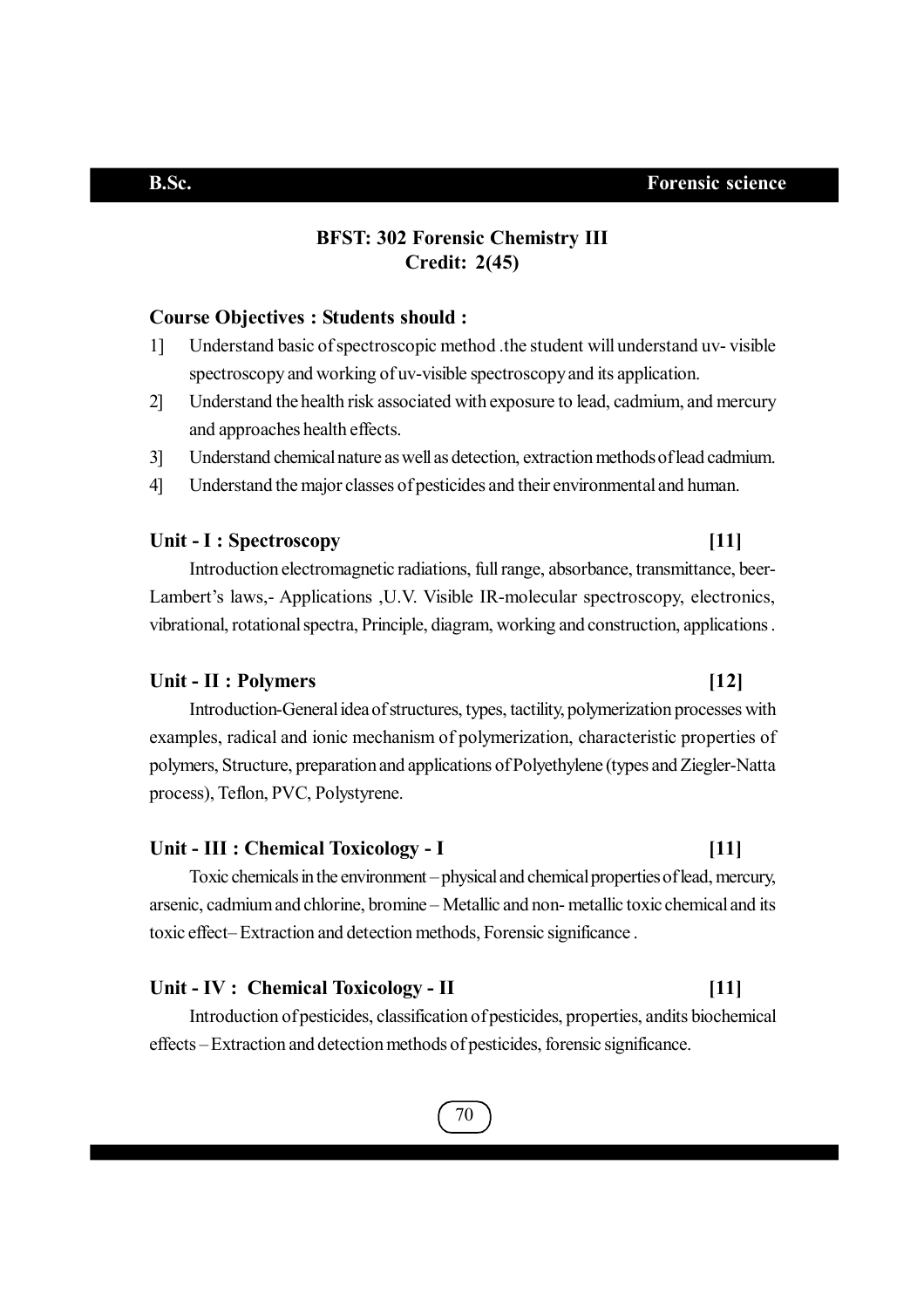## **Reference Books:**

- 1. DFS manual of chemistry (Forensic Toxicology).(Unit-III,IV)
- 2. A. Poklis, Forensic toxicology in, Introduction to Forensic Sciences, 2nd Edition, W.G. Eckert (Ed.), CRC Press, Boca Raton (1997).(Unit-III,IV)
- 3. Instrumental methods of chemical analysis by GurdeepR.Chatwal& Sham K.Anand.Himalaya Publication(Unit-I)
- 4. Introduction to spectroscopy by Pavia(2015)(Unit-I)) 5.Instrumental analysis by Skoog Holler Crouch. (2007)(Unit-I)
- 6. Principles of forensic medicine by ApurbaNandy, M.DNew Central Book Agency (2012)(Unit-III,IV).
- 7. Fundamental of polymer (Raw material to finishing product) by Niranjankarak. (Unit-II)

## **Course outcomes :**

## **Unit – I : After completion of the unit, Students are able to :**

- 1. Understand the basics of spectroscopy
- 2. Understand applications of spectroscopy

## **Unit – II : After completion of the unit, Students are able to :**

- 1. Understand types of polymers
- 2. Understand characteristic properties of polymer

## **Unit – III : After completion of the unit, Students are able to :**

- 1. Explain basics of chemical toxicology
- 2. Understand forensic significance of toxicology

## **Unit – IV : After completion of the unit, Students are able to :**

- 1. Understand the classification of pesticides
- 2. Explain forensic significance of pesticides

\*\*\*\*\*\*\*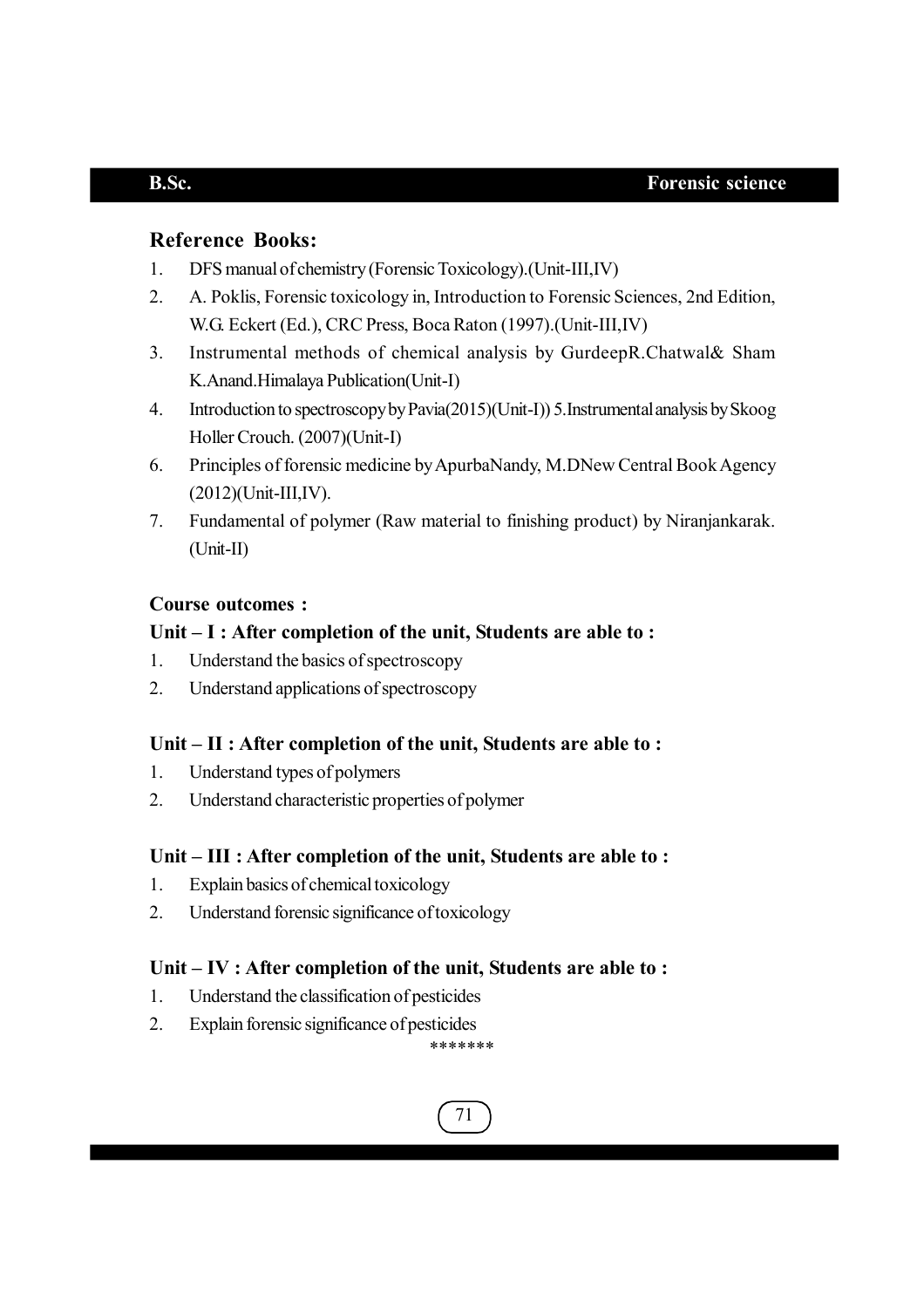## **BFST : 303 Forensic Biology - III Credit : 2(45)**

### **Course Objectives : Students should :**

- 1. Study the Basic structure of DNA.
- 2. Study the basic knowledge of genetics.
- 3. Study of various Extraction methods for DNA analysis.
- 4. Study the metabolic pathway of humanbody.

### **Unit - I : History of Genetics and Nucleic Acids [11]**

Introduction, DNA: as a genetic material, Modern concept of gene, DNA: Structure of eukaryotic DNA, RNA: General structure, types and function. DNA Replication-Initiation, Elongation, Termination Transcription- Initiation, Elongation, Termination protein synthesis-Initiation, Elongation, Termination

## **Unit - II : Methods of DNA extraction [12]**

Enzymatic DNA extraction method Phenol-Chloroform method-Cell lysis and Protein digestion. Silica – Column based method- Cell lysis and Protein digestion, DNA adsorption onto silica, washing, elution of DNA. Magnetic bead method, Differential Extraction.

### **Unit - III : Metabolism [11]**

Tricarboxylic acid cycle-Introduction, Pathway, Function. Electron Transport Chain-Introduction, Pathway, Function.Glycolysis/ EMP pathway- Introduction, Pathway, Function.

### **Unit - IV : Bioinstrumentation and Biochemical techniques[11]**

**Electrophoresis : Basic** principle, types of electrophoresis – moving boundary, zonal, paper, gel.

1] Agarose

2] PAGE

- 3] SDS-PAGE
- 4] Pulse Field Gel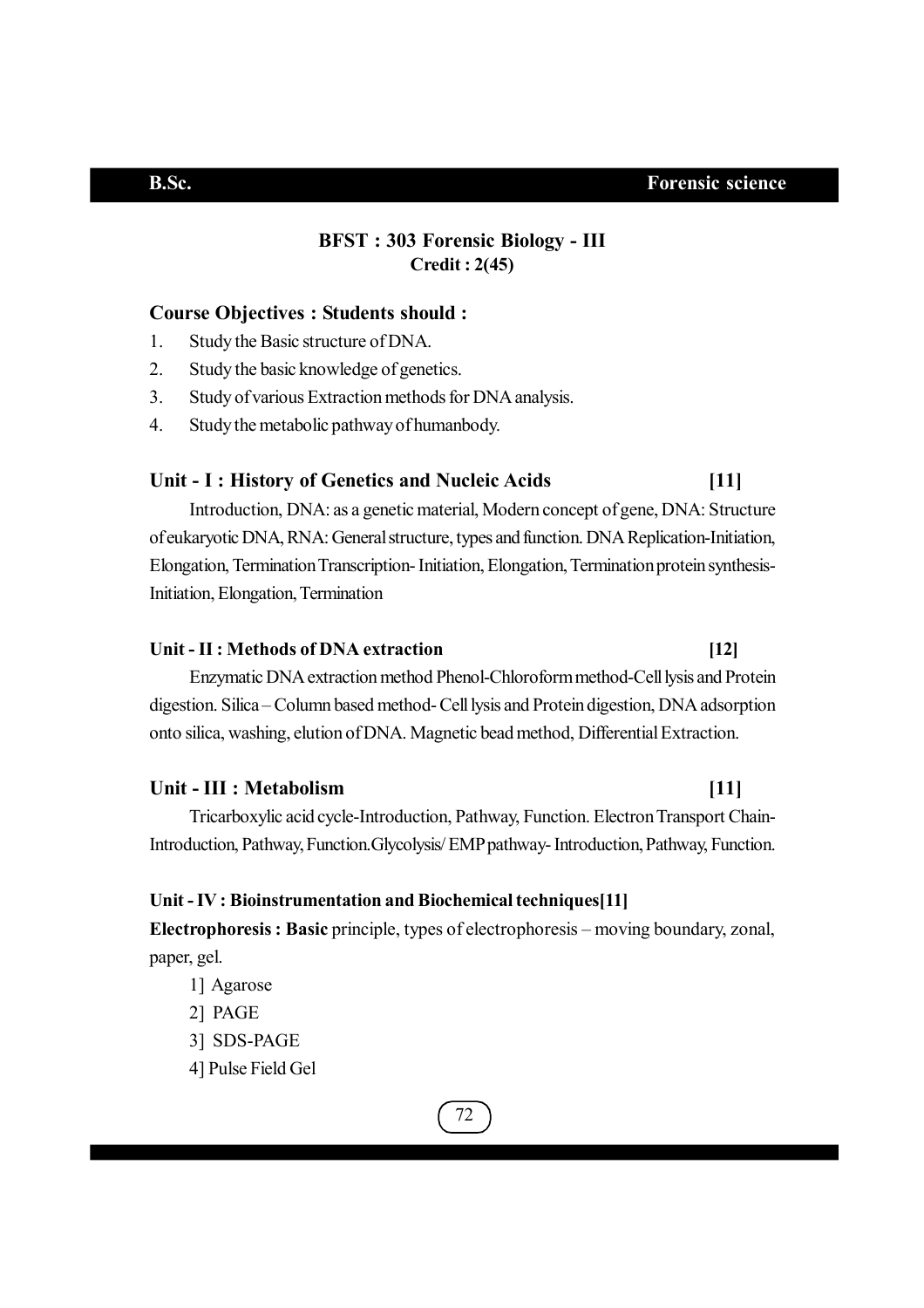**Centrifugation:**Principle, types and applications of centrifuge. Ultra centrifuge : differential and density gradient centrifugation. Care and maintenance of centrifuge.

## **Reference Books**

- 1] Protein Purification Harris andAngel.(Unit-III)
- 2] Principle of Biochemistry by Lehninger.(Unit-I)
- 3] Practical Biochemistry Keith Wilson and Walker 4) Forensic Biology by Richard Li.(Unit-II,IV)
- 5] i-genetics-Russel.(Unit I)
- 6] U-Satynarayan.(Unit I)
- 7] Biochemistry by Stryer (Unit I)
- 8] Biochemistry by Voet.(Unit I)
- 9] Biochemistry by Chatwal.(Unit I)

## **Course Outcomes :**

## **Unit I: After completion of the unit, Students are able to:**

- 1. Know the process of replication, transcription,translation.
- 2. Understand the modern concept ofgene, Eukaryotic, Prokaryotic DNA, RNA

### **Unit II: After completion of the unit, Students are able to:**

- 1. Know the methods of DNA extraction.
- 2. Understand the different types of DNA extraction methods.

## **Unit - III : After completion of the unit, Students are able to :**

- 1. Know the Metabolic pathway.
- 2. Understand the TCA, Glycolysis, Electron transport chain and EMP pathways.

### **Unit - IV : After completion of the unit, Students are able to:**

- 1. Understand the Electrophoresis techniques and there types,Forensic application.
- 2. Understand the Centrifuge techniques and there types, Forensic application.

### \*\*\*\*\*\*\*\*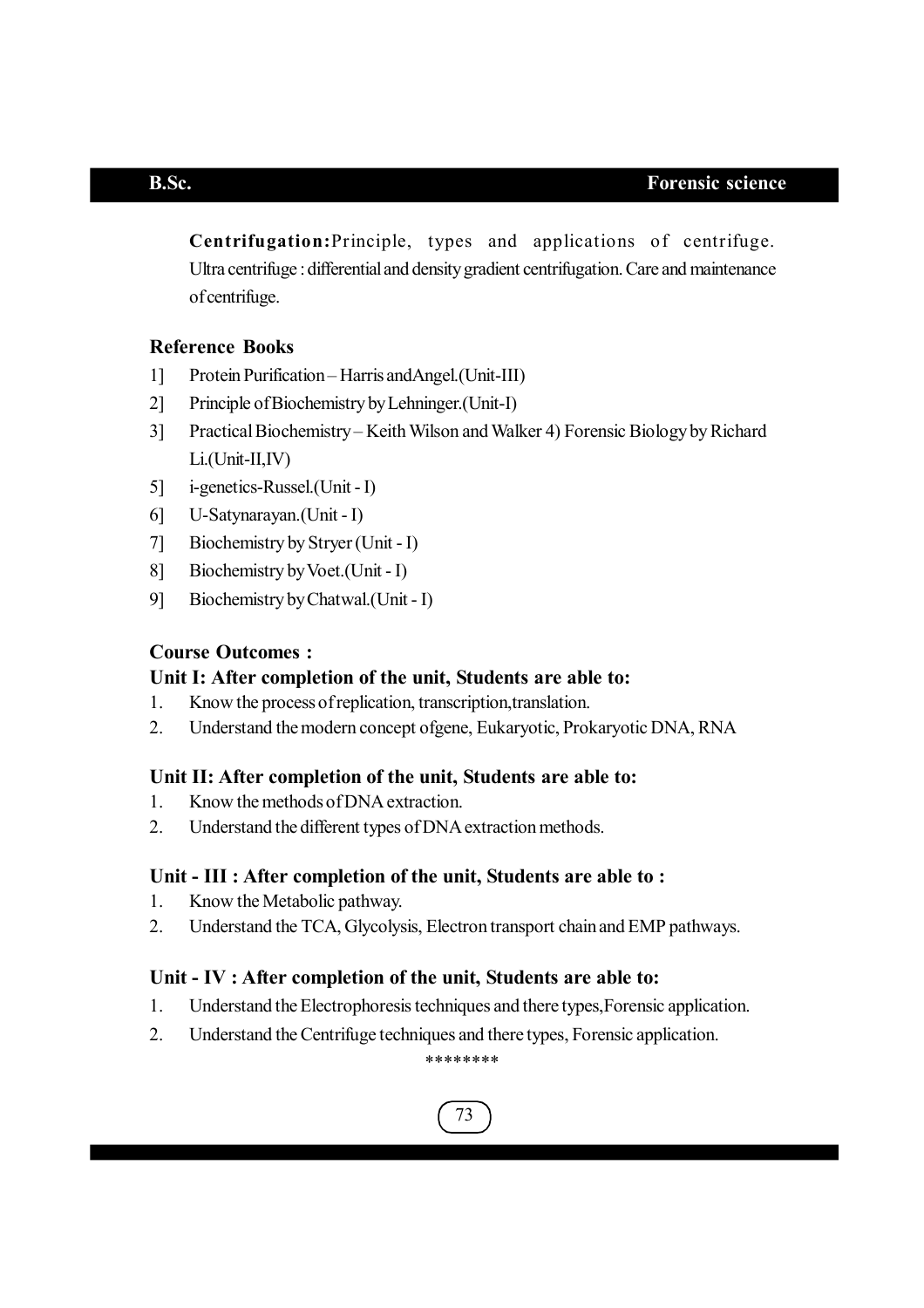## **BFST : 304 Forensic Physics - III Credit: 2(45)**

### **Course Objectives : Student should :**

- 1. Learn Diffraction and its types.
- 2. Get knowledge of Polarization of light, production of polarized light.
- 3. Understand Resolving power of optical instruments.
- 4. Get the Basic knowledge of Newton's law and its different applications.

## **Unit - I : Diffraction [12]**

## Introduction, Huygen's-Fresnel's theory, Fresnel's assumptions, Distinction between interference and diffraction, Fresnel and Fraunhoffer types of diffraction, Diffraction due to single edge, Diffraction due to a narrow slit.

### **Unit - II : Polarization [11]**

Introduction, Types of Polarization, Production of Plane polarized light, Polarizer and Analyzer, Malus law, Anisotropic crystal: Calcite crystal, Nicol prism, Production and detection of linearly, elliptically and circularly polarized light.

### **Unit - III : Resolving Power [11]**

Raleigh's criterion, Resolving power of optical instruments, Criterion for resolution according to Lord Rayleigh's, Resolving power of telescope, Resolving power of a prism, Resolving power of a plane transmission grating.

## **Unit - IV : Interaction of Radiation with Matter and Newton's Law of Motion [11]**

Interaction of radiation with matter : Reflection, Absorption, Transmission, Fluorescence, and Phosphorescence. Newton's all law, its forensic application; Elasticity, elastic properties of matter, elastic constants and their interrelation.

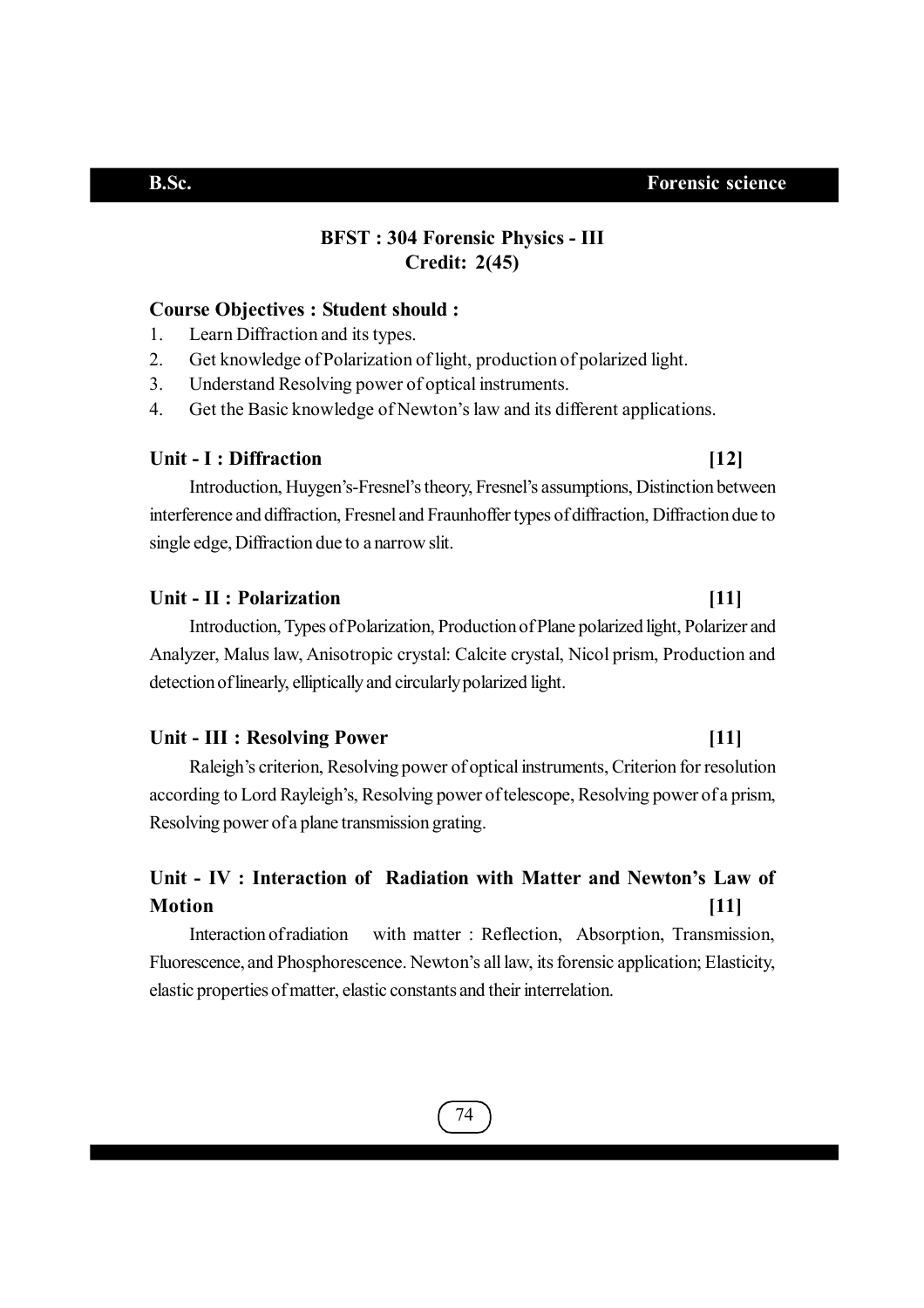## **Reference Books :**

- 1. Molecular diffraction of light By- C. V. Raman.Forgotten Books (2016) (Unit-I,II)
- 2. Basic Optics: Principle and concepts by AvijitLahiri.Elsevier; 1 edition (2016) (Unit-II,III)
- 3. Polarized light in optics and spectroscopy-David S. kliger, James W. Lewis,Cora E. Randall.Elsevier, (2012)(Unit- II)
- 4. System for ophthalmic Dispensing Clifford W. Brooks and Irvin M. Borish 3rd edition, (2007) (Unit-I)
- 5. Introduction to optics Frank L. Pedrotti,S.J. , Leno S. Pedrotti, Leno S. Pedrotti.3rd edition (2005)(Unit-II,III)
- 6. Newton and three law motion –Nicholas Croce, Chapter 5(Law Explained). (Unit-IV)
- 7. Engineering Physics- DattuR.JoshiMcgrawhill HED (2009)
- \* Diffraction –(Unit-I)
- \* Resolving Power of Optical Instruments.(Unit-III)
- \* Polarization.(Unit-II)

## **Course Outcomes :**

## **Unit - I : After completion of the unit, Students are able to :**

- 1. Understand difference between Interference and Diffraction.
- 2. Study types of diffraction

## **Unit - II : After completion of the unit, Students are able to:**

- 1. Learn Polarization and its types
- 2. Understand production and detection of various types of polarization

## **Unit - III : After completion of the unit, Students are able to:**

- 1. Know about resolving power
- 2. Understand Raleigh's criterion.

## **Unit - IV :After completion of the unit, Students are able to :**

- 1. Students will learn Newton's all law and its forensic application.
- 2. Students will able to know the elastic constants and their inter relation.

## \*\*\*\*\*\*\*\*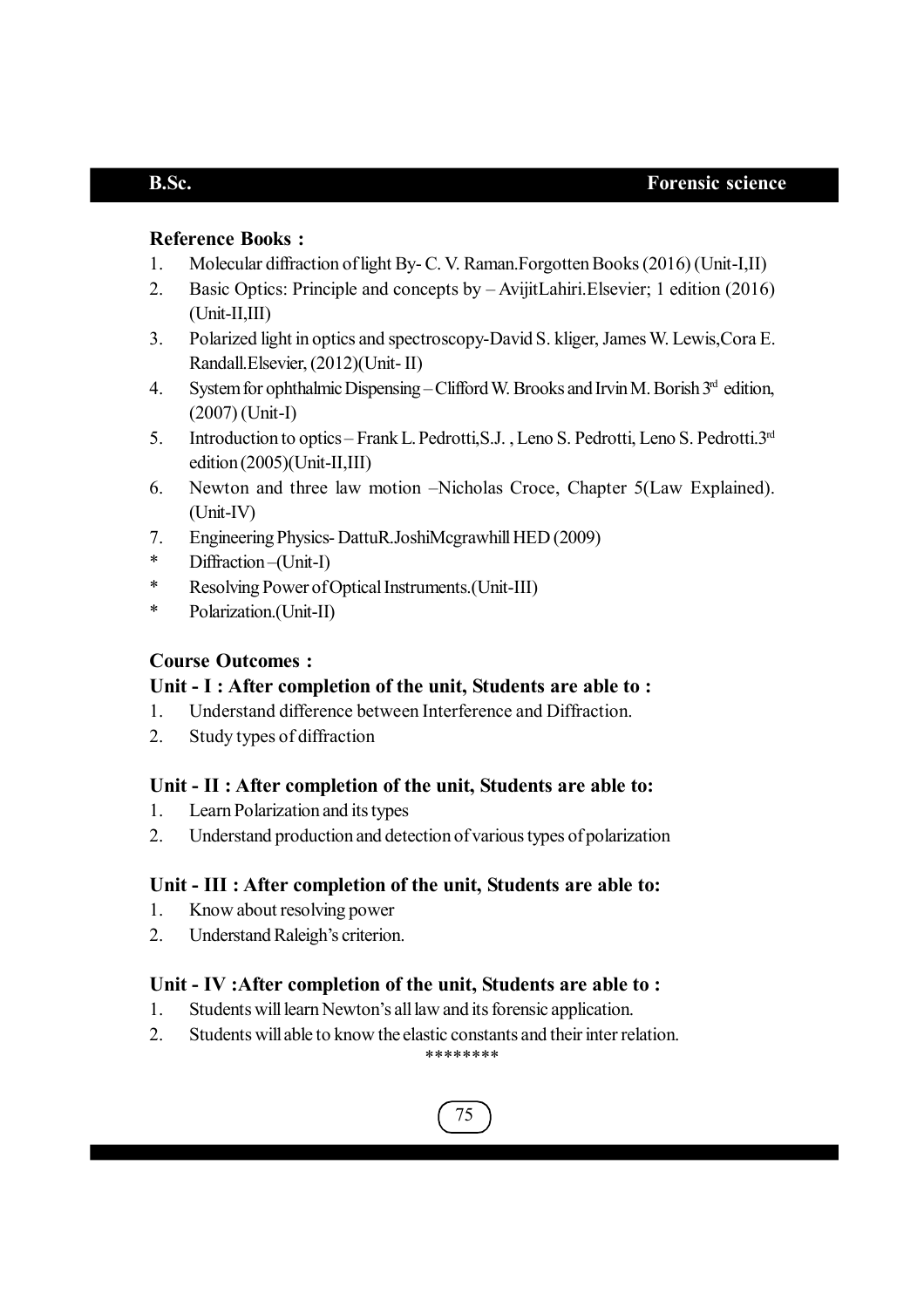## **BFST : 305 Microscopy Credits: 2 (45)**

## **Course Objectives: Students should :**

- 1. Learn the Basic knowledge of compound microscope and its forensic applications.
- 2. Study the knowledge of different types of microscope and their principle, construction and Working.
- 3. Study the knowledge of difference between compound microscope and light microscope.
- 4. Study the Students will know the difference between SEM andTEM.

## **Unit - I : Microscopy - I [11]**

**Compound microscope** - Principle, construction, working, well labeled diagram, Application in Forensic science.

**Binoculor microscope** - Principle, construction, working, swell labeled diagram, Application in Forensic science.

**Light microscope**-Principle, construction, working, well labeled diagram, Application in Forensic science.

## **Unit - II : Microscopy - II [12]**

**Comparison Microscope** -Principle, construction, working, swell labeled diagram, Application in Forensic science.

**Dark field microscope** -Principle, construction, working, swell labeleddiagram, Application in Forensic science.

**Fluroscence microscope** -Principle, construction, working, swell labeled diagram, Application in Forensic science

## Unit - III : Microscopy - III *l* [11]

**Polarizing microscope** -Principle, construction, working, swell labeled diagram, Application in Forensic science.

**Phase contrast microscope -**Principle, construction, working, swell labeled diagram, Application in Forensic science.

**Stereomicroscope**-Principle, construction, working, swell labeled diagram, Application in Forensic science.

## **Unit - IV :Microscopy IV [11]**

**Electron microscope** -Principle, construction, working, well labeled diagram, Application in Forensic science.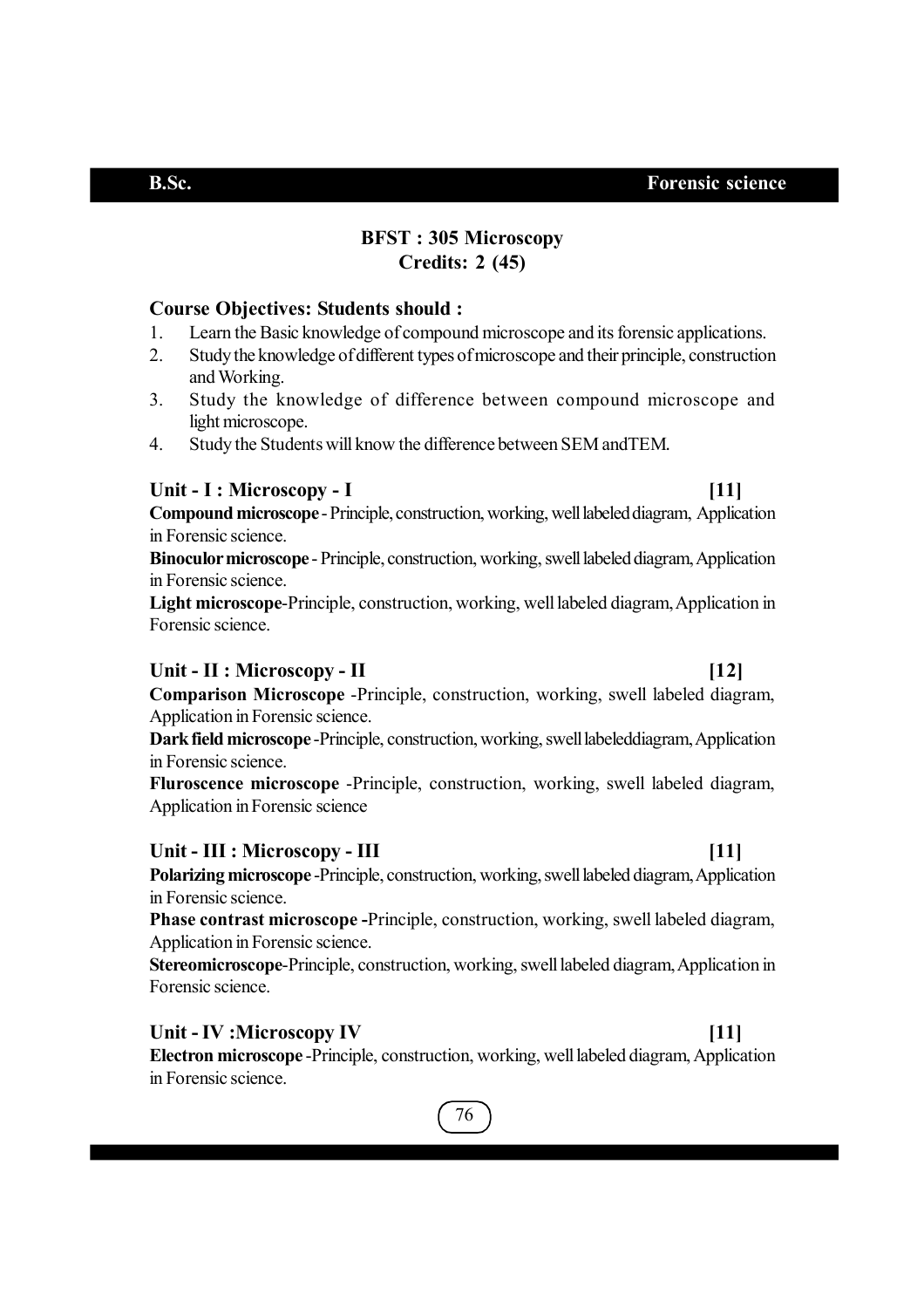**Types of Electron Microscopy**:1)Scanning electron microscopy 2)Transmission electron microscopy.

## **Reference Books –**

- 1. Bioinstrumentation : L. Veerakumari
- 2. Bradbury, S. (1968) The Microscope, past and present. PergamonPress.
- 3. Exploring With the Microscope 1995. Werner Nachtigall. SterlingPublishing.

## **Course Outcomes :**

## **Unit – I** : **After completion of the unit**, **Students are able to :**

- 1. Understand the Compound Microscope's construction, working, principle and Forensic application.
- 2. Understand the Binocular Microscope's construction, working, principle and Forensic application.
- 3. Understand the Light Microscope's construction, working, principle and Forensic application.

## **Unit – II** : **After completion of the unit**, **Students are able to:**

- 1. Understand the Comparison Microscope's construction, working, principle and Forensic application.
- 2. Understand the Dark Field Microscope's construction, working, principle and Forensic application.

## **Unit – III** : **After completion of the unit**, **Students are able to :**

- 1. Understand the Polarizing Microscope's construction, working, principle and Forensic application.
- 2. Understand the Phase Contrast Microscope's construction, working, principle and Forensic application.
- 3. Understand the Stereo Microscope's construction, working, principle and Forensic application.

## **Unit – IV** : **After completion of the unit**, **Students are able to :**

- 1. Understand the Electron Microscope's construction, working, principle and Forensic application.
- 2. Understand the SEM & TEM Microscope's construction, working, principle and Forensic application
- 3. Understand the difference between SEM & TEM.

77

\*\*\*\*\*\*\*\*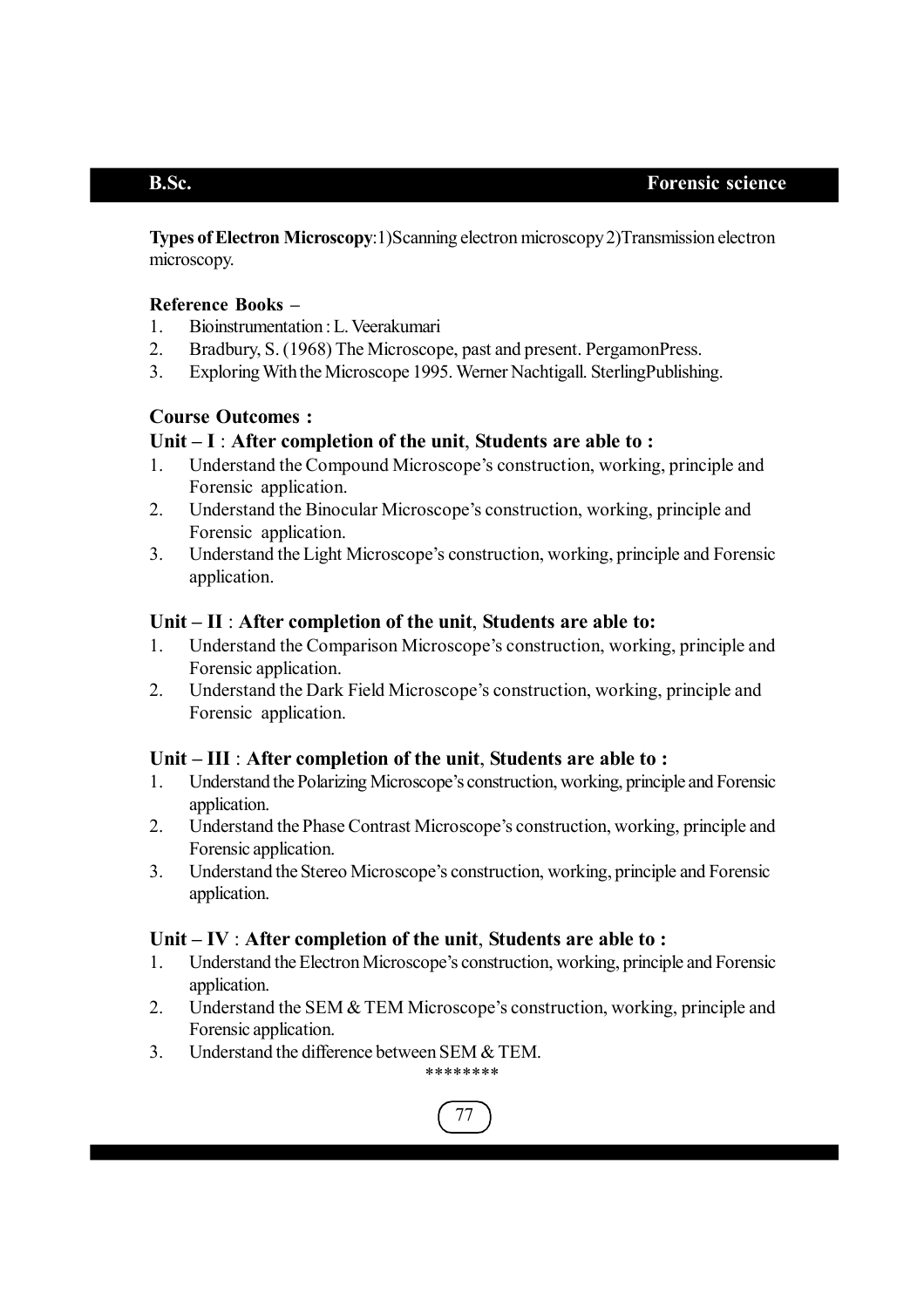## **BFST : 306 Cyber Forensic & Incident Response Credit: 2 [45]**

### **Course Objectives : Students should :**

- 1. Know the Basic Investigation techniques related to computer forensic.
- 2. Know the methods to investigate the Cyber Crime.
- 3. Know How to collect & handle the evidence in mobile phone investigation.
- 4. Know the preventive measures should be taken before occurring Incident, minimize risk factor.

### **Unit - I : Introduction to Cyber Forensic [12]**

Introduction to Cyber Forensic, Cyber Forensic Steps (Identification, Seizure, Acquisition, Authentication, Presentation, Preservation), Computer Forensic Expert, Cyber Forensic Investigation Process. The Goal of the Forensic Investigation, Why Investigate (Internet usage exceeds norm, Using e-mail inappropriately, Use of Internet, e-mail, or PC in a non-work related manner, Theft of information, Violation of security policies or procedures, Intellectual property infractions, Electronic tampering) Establishing a Basis or Justification to Investigate, Determine the Impact of Incident, Auditing V/s Cyber Forensic Investigations.

### **Unit - II : Identification of Computer Peripherals [11]**

Components of Computer, composition of computer, CMOS, BIOS. Input Devices, Storage Devices, Secondary storage Devices, Other Components of Computer-Processor, Motherboard, Input/output Ports-USB, Infra-Red, and Bluetooth. Network Connections-RAID, SMPS, How computer memory measured.

### **Unit - III : Basics of Mobile Phone Investigation [11]**

Cell Phone work, mobile system network, mobile technologies, mobile number tracing. Modes of Data Transfer, latest cell phone crimes, types of mobile crimes, mobile crime investigation. Investigating- mobile handset theft, Flash SMS, SMS tampering, back/post dated SMS, SMS spoofing, and MMS Scandals.

### **Unit - IV : Incident Response [11]**

Introduction to Incident Response Process (What is Computer Security Incident, Goals of Incident Response Involved in Incident Response Process, Incident Response Methodology, Formulate a Response Strategy, Investigate the Incident.) Preparing For Incident Response, Overview of Pre- incident Preparation, Identifying Risk, After Detection of an Incident.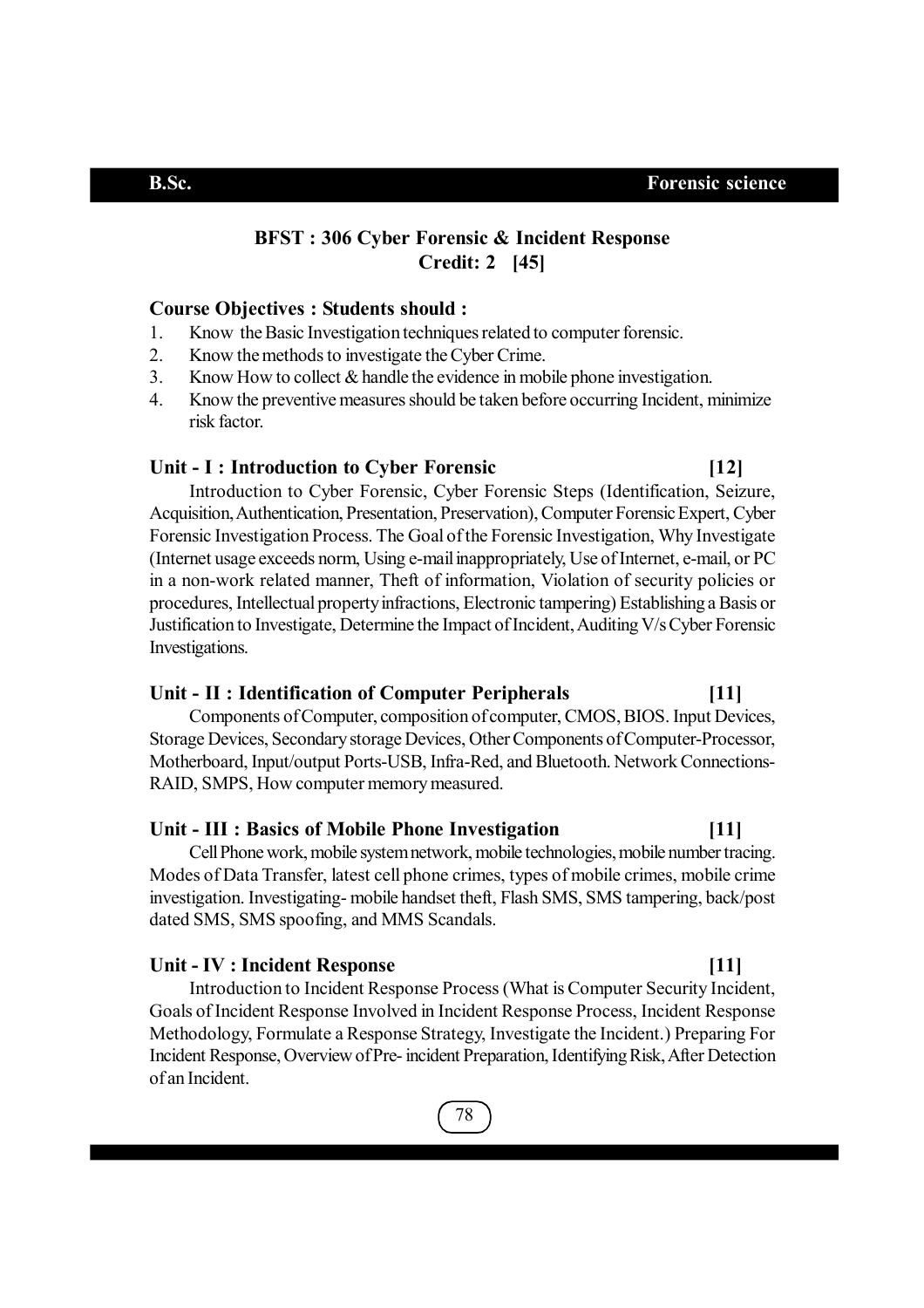## **Reference Books:**

- 1. Incident Response & Computer Forensics by KavinMandia, Chrisporsis, Mattpepe (Second Edition)(Unit-IV).
- 2. Mobile Forensic Investigations: A Guide to Evidence Collection, Analysis, and Presentation 1stEdition.(Unit-III)
- 3. Cybercrime and Digital Forensics: An Introduction 2ndEdition.(Unit-I,II).
- 4. Digital Forensics: Digital Evidence in Criminal Investigations by Angus Mc Kenzie Marshall.(Unit-I,II,III,IV).

## **Course Outcomes :**

## **Unit I: After completion of the unit, Students are able to :**

- 1. Understand the Computer Forensic Investigation Process.
- 2. Study the Role of Cyber Expert in Investigation of Cyber Crimes.
- 3. Understand the Difference between the Auditing & Cyber Forensic Investigation.

## **Unit - II : After completion of the unit, Students are able to :**

- 1. Learn the Use of Computer Peripherals in detail.
- 2. Understand the Function of Computer Devices.

## **Unit - III : After completion of the unit, Students are able to:**

- 1. Learn & understand the Process of Mobile Phone Investigation.
- 2. Understand Mobile Technology.
- 3. Learn the types of Mobile Crimes.

## **Unit - IV : After completion of the unit, Students are able to:**

- 1. Understand the Incident Response Process.
- 2. Learn the Preparation for incident Response.

\*\*\*\*\*\*\*\*

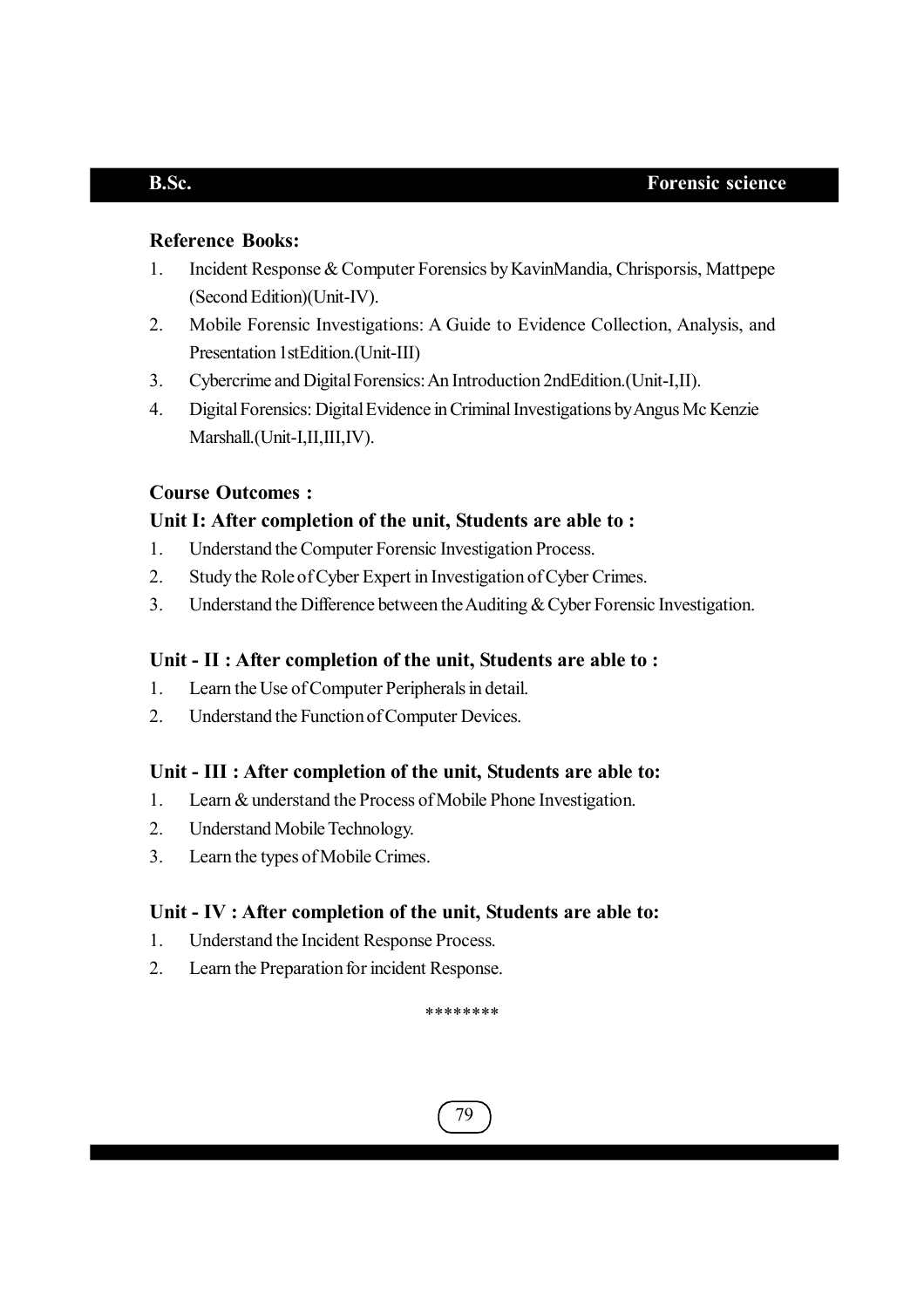## **BFSP: 307 Criminalistics I and Forensic Chemistry III Part I (Criminalistics I)**

## **Course Objectives : Students should :**

## **Credit : 2**

- 1. Know the Evaluation report of Crime Scene, Crime Scene Reconstruction.
- 2. Know the Sketching methods for Different types of Crime Scene.
- 3. Know the Collection & Packaging of Different types of evidences on Crime Scene.

## **Practical :**

- 1. To prepare a report on evaluation of crime scene.
- 2. To reconstruct a crime scene (outdoor and indoor)
- 3. To study the Triangulation method of various types of crime scene.
- 4. To study rectangular polar coordinate method of sketching.
- 5. Collection, packaging and preservation of evidences at crime scene.
- 6. To prepare a report on crime scene investigation.
- 7. To prepare a crime scene sketch by using baseline method.
- 8. To prepare a crime scene sketch by using triangulation method.
- 9. To prepare a crime scene sketch by using cross projection method..

## **Reference Books :**

- 1. Richard Saferstein : Forensic science from the crime scene to the crime lab.  $(Unit-I, II, III, IV)$
- 2. S.H. James and J.J. Nordby, Forensic Science: An Introduction to Scientific and Investigative Techniques, 2nd Edition, CRC Press, Boca Raton (2005).(Unit-II,III)

## **Course outcome:**

- 1. The student will acquire the strength to investigate the crime scene thoroughly.
- 2. The students will acquire skills to cover each and every details of crime scene through sketching method. Students will able to write a report on crime scene investigation which helps to solve the crime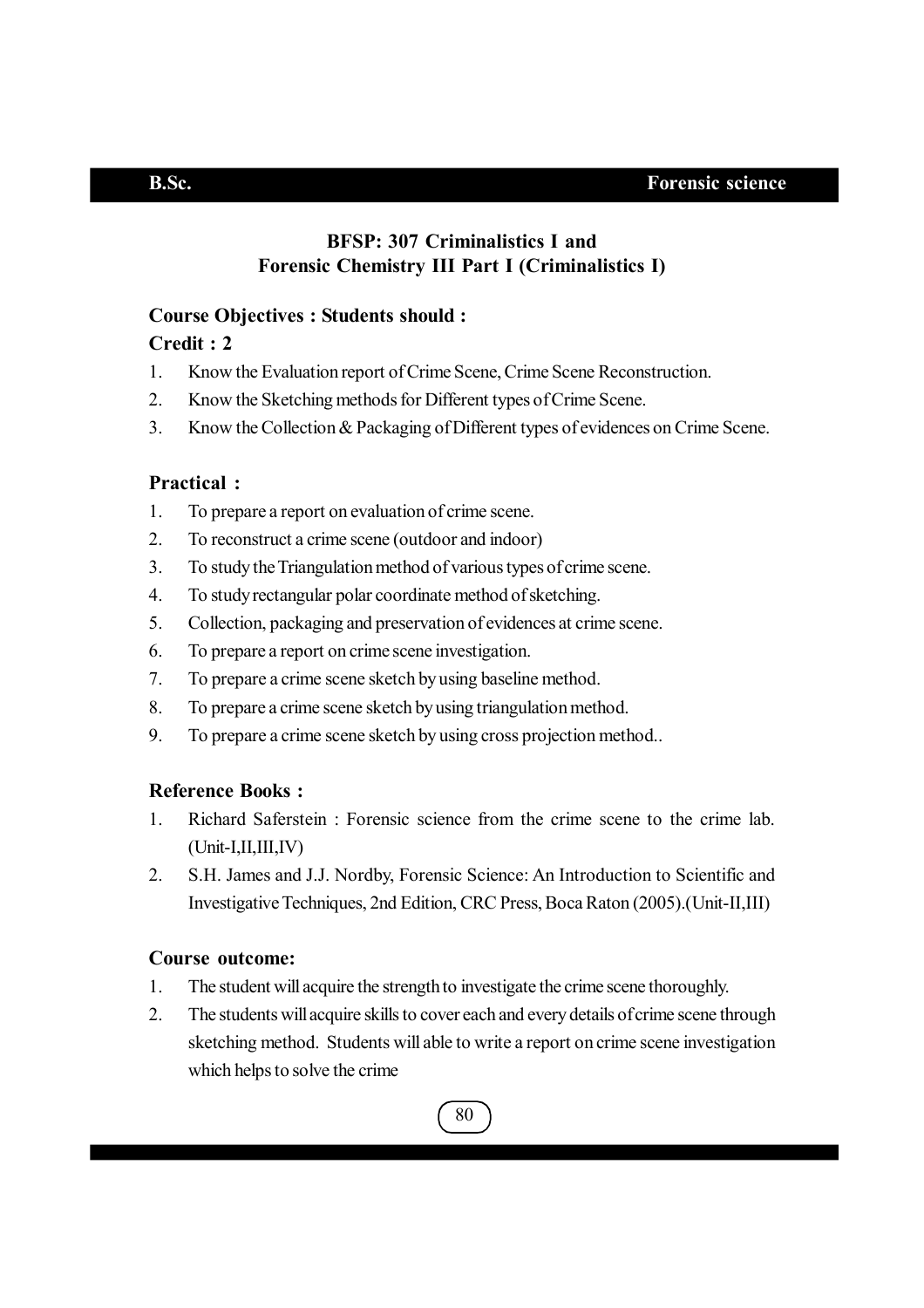## **Part - II : (Forensic Chemistry)**

### **Course Objectives : Students should :**

- 1. Know the Preliminary and confirmatory detection methods for Pesticides.
- 2. Know the detection of Poison by Preliminary test.
- 3. Know the Detection of metal poison by Preliminary test.
- 4. Know the Instrumentation analysis.

## **Practical :**

- 1. Preliminary and confirmatory test for detection of pesticides(2)
	- i] Organophosphate ii] Organochlorine
- 2. To detect the metal  $\&$ Non metal poison by Preliminary test(2)

| $i$ zinc $(Zn)$     | ii] Lead $(Pb)$   |
|---------------------|-------------------|
| iii] Mercury $(Hg)$ | iv] Chlorine (Cl) |

v] Iodine(I)

3. To detect the metal poison by chemical method(2)

| $i$ zinc $(Zn)$  | ii] Lead $(Pb)$   |
|------------------|-------------------|
| iii] Mercury(Hg) | iv] Chlorine (Cl) |

V] Iodine(I)

- 4. Introduction Uv-visiblespectrophotometer.
- 5. pH-Metry
	- i] To determine the dissociation constant of monobasic acid ( aceticacid)
	- ii] To determine dissociation of dibasic acid (malonicacid)
- 6. Commercial analysis (double titration).

ii] Determination of percentage of magnesium in the given sample of talcumpowder. iii] Determination of titrable acidity in the given sample of milk or lassi using sodiumhydroxide.

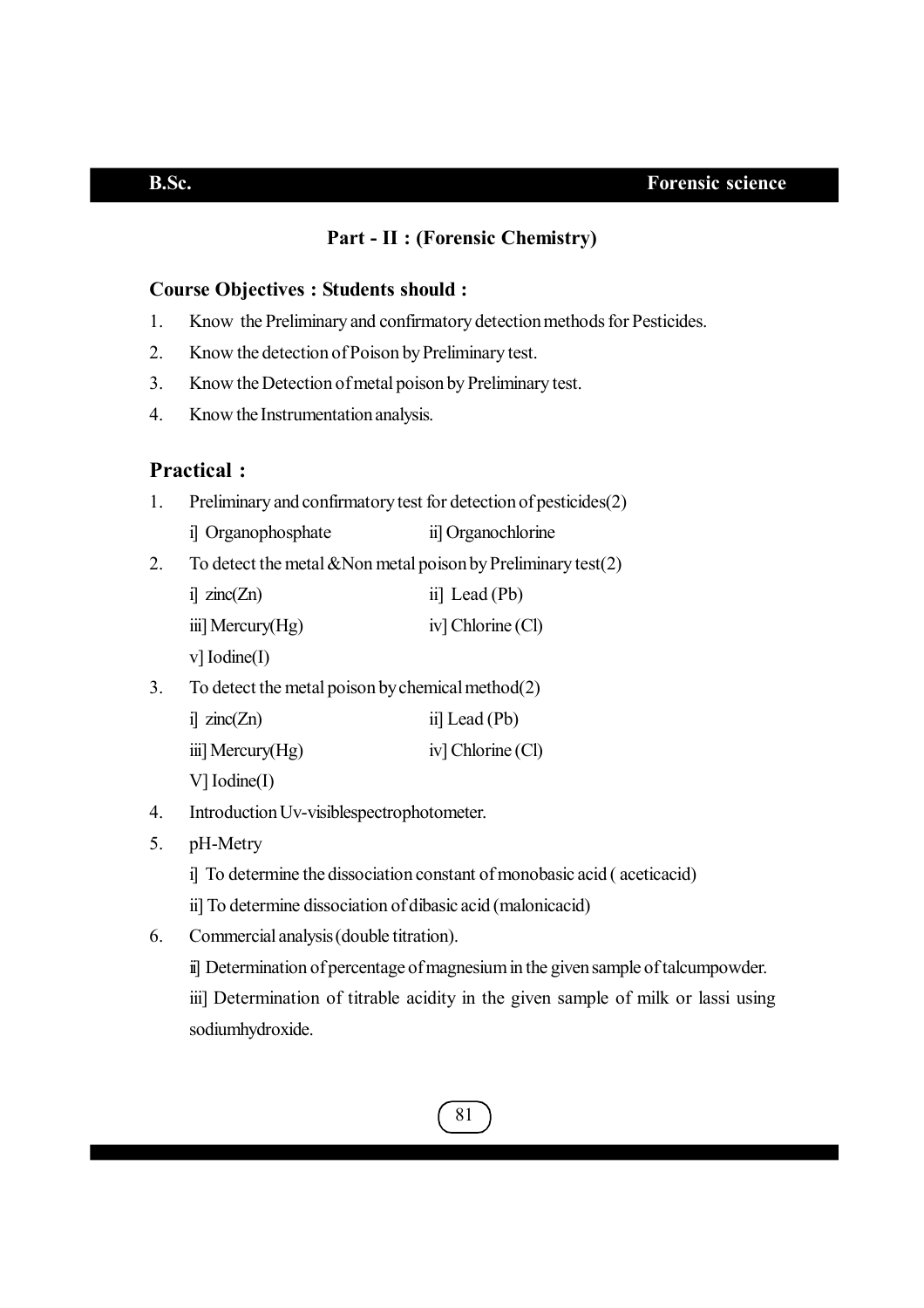## **Reference Books:**

- 1. Textbook of qualitative and quantitative analysis by A.I Vogel.
- 2. DFS manual.
- 3. A course in practical chemistry for B.Sc. I (Shivaji University)
- 4. A course in practical chemistry for B.Sc. II (Shivaji University)
- 5. Laboratory Procedure Manual: Petroleum Products, D i r e c t o r a t e of Forensic Science, MHA, Govt. of India, 2005.
- 6. Working Procedure Manual on Chemistry; Directorate of Forensic Science MHA Govt. of India.

## **Course outcome:**

- 1. The students will able to detect the pesticide in poisoning cases by using preliminaryand confirmatory test.
- 2. They will detect the metallic poison easily.
- 3. They will acquire skills regarding instrumentation.

\*\*\*\*\*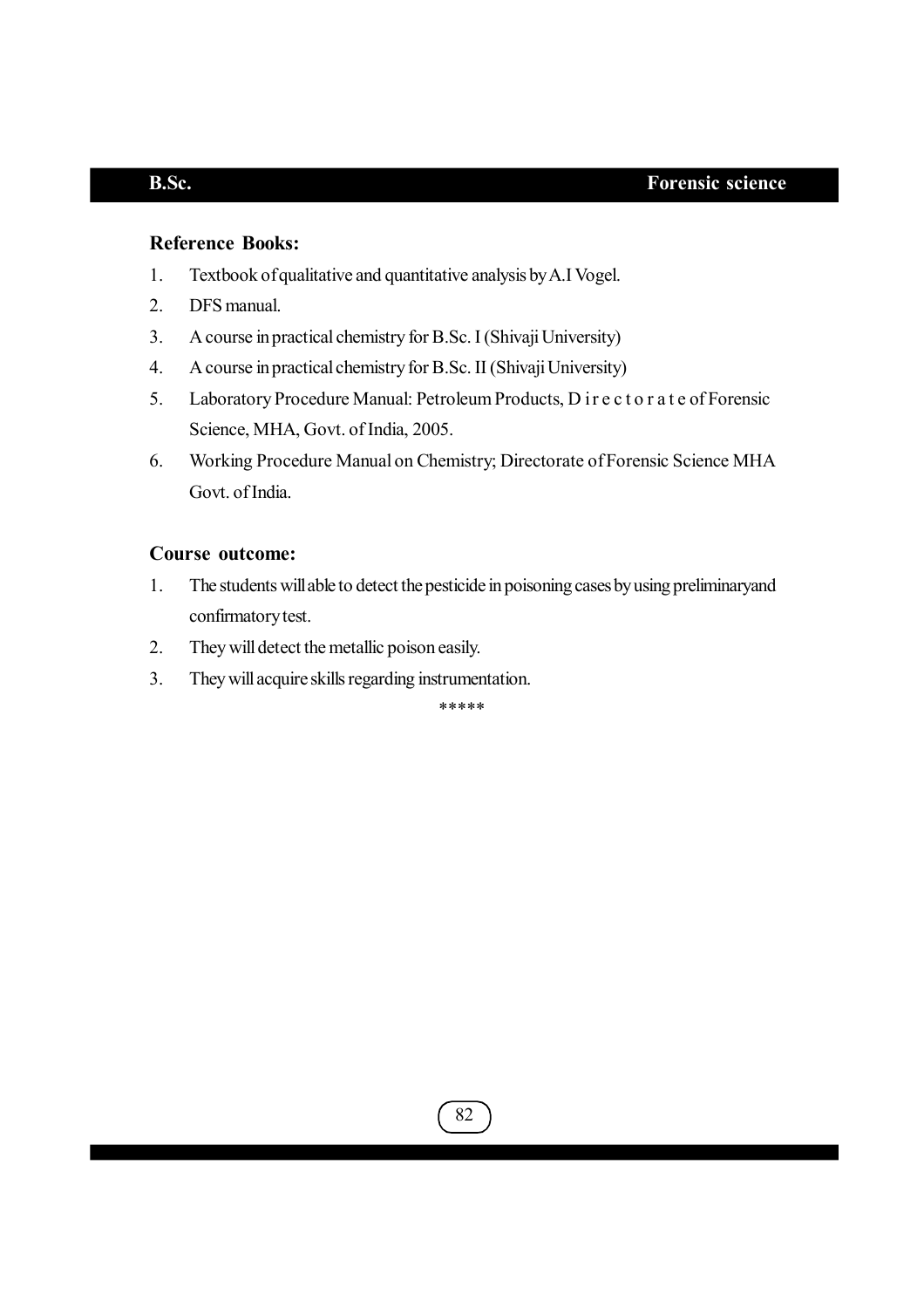## **BFSP : 308 - Forensic Biology III and Forensic Physics III Practical's: Part I (Forensic Biology III)**

## **Course Objectives : Students should**

- 1. Study the analysis & handling of Centrifugation Instrumentation.
- 2. Study the Isolation technique of DNA.
- 3. Study the handling & analysis of body fluids by using the HPLC instrumentation.

## **Practicals :**

- 1] To study the centrifugation of milk.
- 2] To demonstrate the gel electrophoresis.
- 3] Study and working of Ion exchange chromatography.
- 4] To Study the Isolation of chromosomal DNA.
- 5] Study of DNA Extraction and Quantification.
- 6] To study HPLC.
- 7] To perform electrophoresis for separation of various polymorphic enzymes.
- 8] DNA extraction by Phenol-Chloroform method.
- 9] DNA extraction by Silica –column based method.

### **Reference Books :**

- 1. Forensic Biology by RichardLi.
- 2. Forensic Analysis pre laboratory and laboratory student mannual Dr. E. HywelEvans

## **Course Outcomes :**

## **After completion of the unit, Students will be able to:**

- 1. Understand the Various techniques for DNA extraction.
- 2. Know the separation of sample by using centrifugation method.
- 3. Know the electrophoresis technique for the detection of macromolecules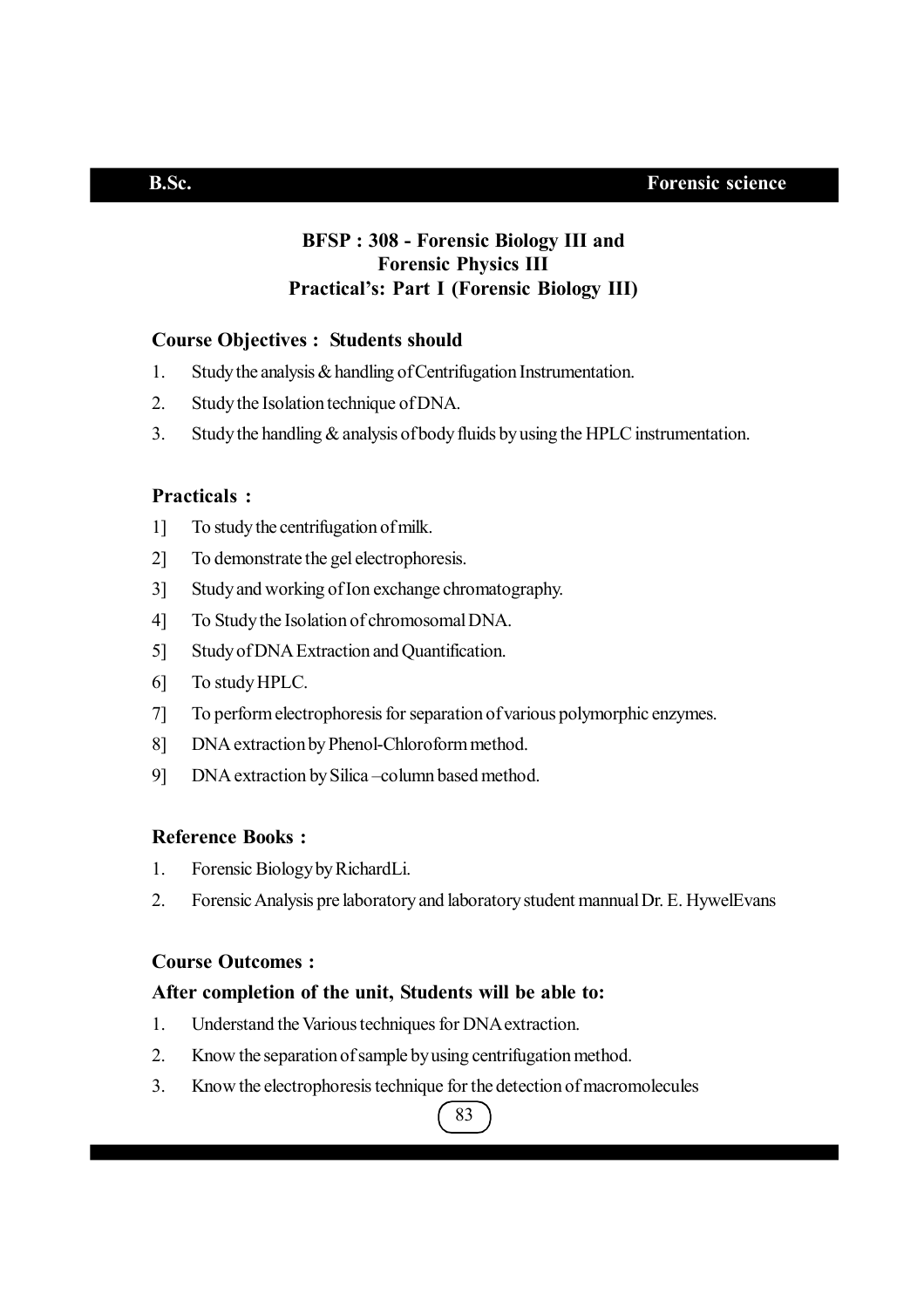## **Part - II (Forensic Physics - III) Credit: 2**

## **Course Objectives: Student should :**

- 1. Understands the how to determine the resolving power oftelescope
- 2. Understands the how to determine the resolving power ofprism
- 3. Understands the how to determine the resolving power of plane diffraction grating.
- 4. Study the working of polarimeter

## **Practicals :**

- 1. To determination the Resolving power of telescope.
- 2. To determination the Resolving power of given prism.
- 3. To determination the Resolving power of plane diffraction grating.
- 4. To determination of wavelength of sodium light using Fresnel's biprism
- 5. To determine the specific rotation of sugar solution (Polarimeter)
- 6. To determination of refractive index of material of prism using Spectrometer
- 7. To determination of radius of capillary using Travelling microscope.
- 8. Spectrometer : Schuster's Method Adjustment of Collimator and Telescope for Parallel rays.
- 9. Measurement of divergence of laser
- 10. Interference with single slit
- 11. Diffraction due to Plane grating.
- 12. Fraunhoffer diffraction at a circular aperture
- 13. Verification of Malus Law
- 14. Determination of wavelength of light using Plane grating.
- 15. Determination of Refractive Index of given liquid using Laser
- 16. Determination of wavelength of spectral lines using Plane diffraction grating

## **Reference Books :**

- 1. Practical handbook of B.Sc. I (Shivaji university)
- 2. Practical handbook of B.Sc. II (Shivaji university)
- 3. Advanced Practical Physics for Students, B. L.Worsnop, H. T. Flint, Asia Publ. House
- 4. Practical Physics, S. L. Gupta and V. Kumar, PragatiPrakashan., (27th Ed.), 2010.

## **Course Outcomes:**

## **After completion of the practical, Students are able to:**

- 1. Handle optical instruments
- 2. Understand measuring skills in optical instruments.
- 3. Understand basic working of the optical bench.
- 4. Develop awareness of minimizing errors.

## \*\*\*\*\*\*\*\*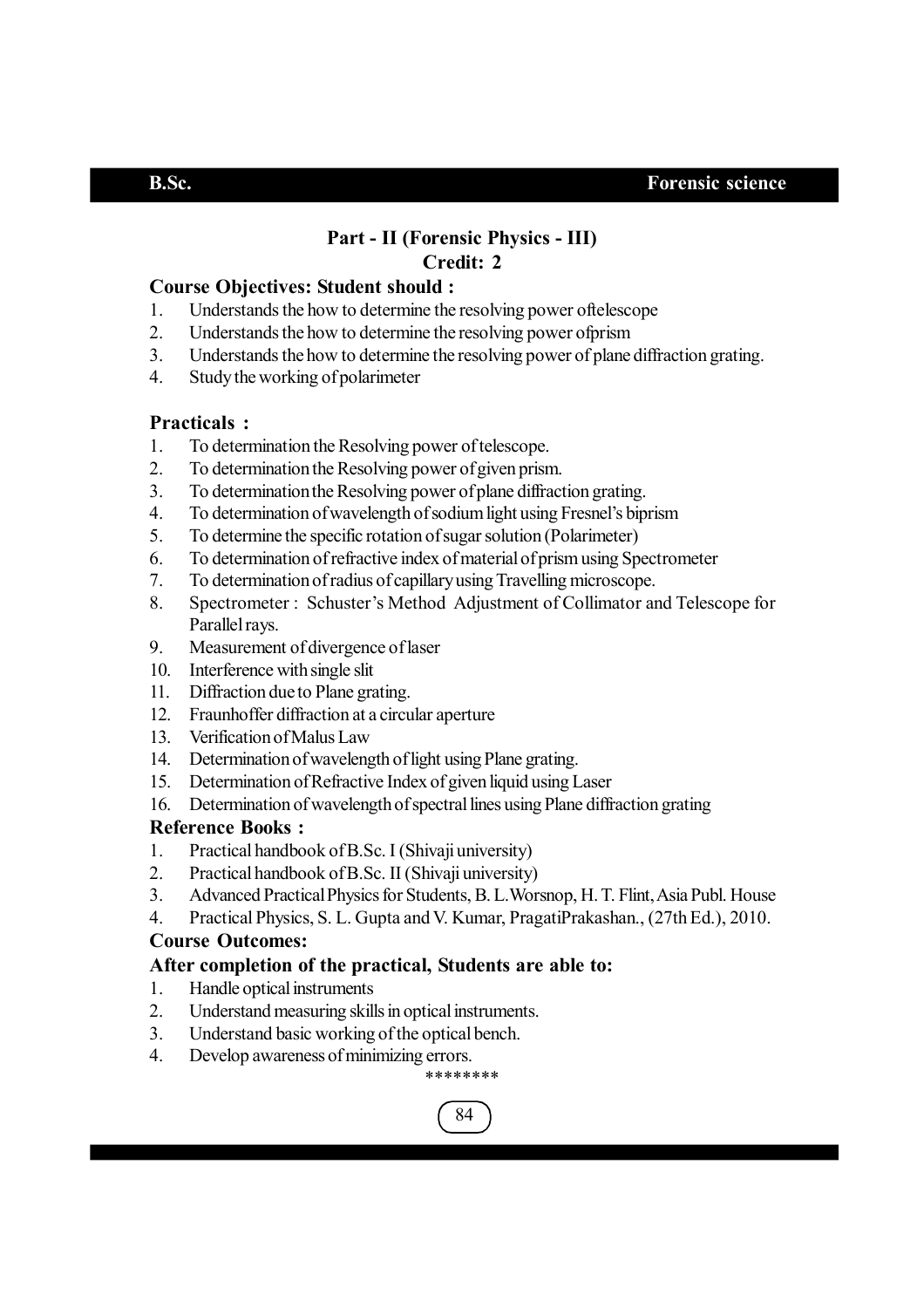## **BFSP : 309 - Microscopy and Cyber Forensic & Incident Response Part - I : [Microscopy] Credit : 2**

## **Course Objectives : Students should**

- 1. Learn the types of Microscope and used for analysis of evidence.
- 2. Study the Comparison Microscope and used for ballistic evidence analysis.
- 3. Study the Polarizing and Fluorescence effect of Microscope..

## **Practical's :**

- 1. To study the compound microscope.
- 2. To study the light microscope.
- 3. To study the comparison microscope.
- 4. To study the stereomicroscope.
- 5. To study the dark field microscope.
- 6. To study the polarizing microscope.
- 7. To study the Fluorescence microscope.

## **Reference Books :**

- 1. Practical handbook of B.Sc. II year (Shivajiuniversity)
- 2. Practical handbook of B.Sc. III year (Shivaji university)
- 3. Bioinstrumentation L Veerakumari.

## **Course Outcomes :**

## **After completion of the unit**, **Students will be able to:**

- 1. Operate the microscope effectively to solve the various crime cases such as sexual assault and rape cases.
- 2. Analysis various physical evidences such as glass fragments, soil sample and cloth sample to determine the origin.

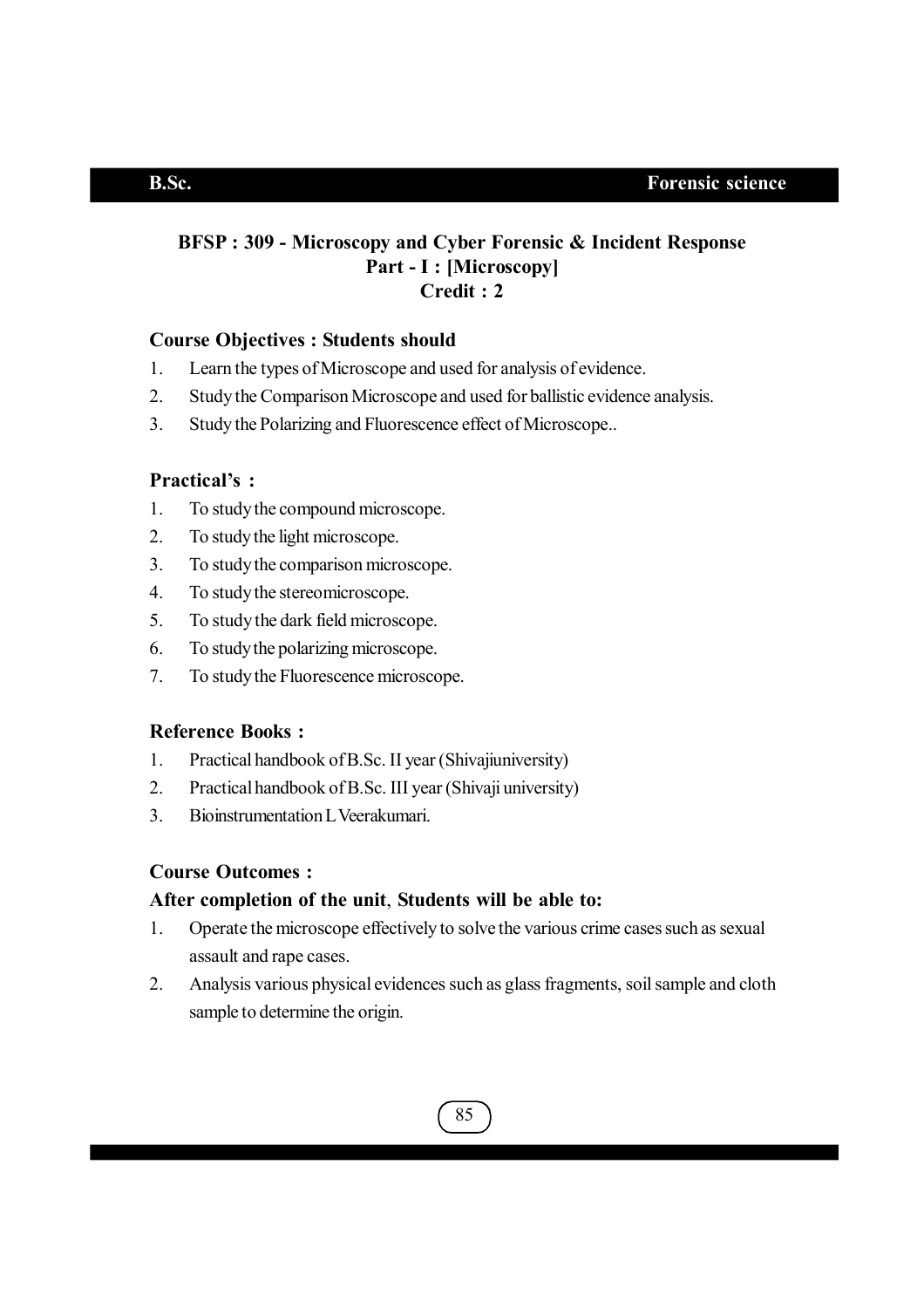## **Part - II : (Cyber Forensic & Incident Response Part II)**

## **Course Objectives : Students should**

- 1. Learn the Process of Recovery of Data.
- 2. Study & Understand the Analysis of Data.
- 3. Learn the Analysis Process for Data.
- 4. Learn the Use of Software's & tools for Analysis Purpose.

## **Practicals :**

- 1. To identify, seize and preserve digital evidence computer from crime scenes.
- 2. To detect deletions, obliterations and modifications of files using encase software.
- 3. To trace routes followed by e-mails and chats.
- 4. To identify the IP address of the sender of e-mails.
- 5. To identify Encrypted files.
- 6. To identify Hidden files.

## **Reference Books :**

- 1. Mobile Forensic Investigations: A Guide to Evidence Collection, Analysis, and Presentation, Second Edition 2nd Edition by Lee Reiber.
- 2. Practical Mobile Forensics: Forensically investigate and analyze iOS, Android, and Windows 10 devices, 4th Edition Paperback -April 9, 2020 by Rohi Tamma (Author), Oleg Skulkin (Author), Heather Mahalik (Author), Satish Bommisetty (Author).
- 3. Handbook of Digital Forensics and Investigation 1st Edition by Eoghan Casey, Elsevier Academic Press 2010.

## **Course outcomes :**

- 1. Students practically retrieves the deleted data from various pen drives, flash drives etc.
- 2. Students will practically collect the digital evidences and preserve the evidences by doing demo practical.
- 3. Students will acquire thorough knowledge regarding collection of digital evidences their analysis.

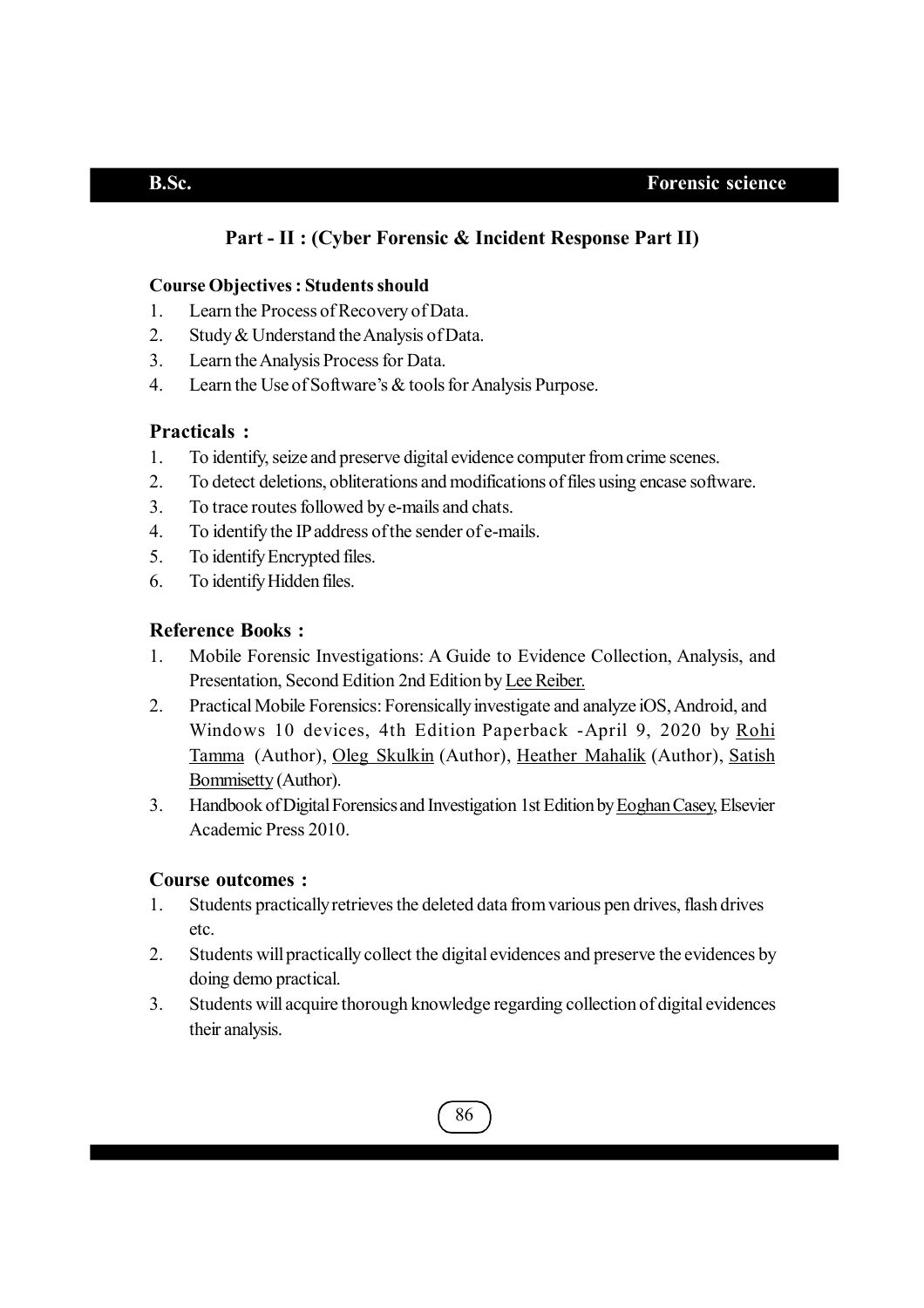**B.Sc. Forensic science**

# **SEMESTER - IV**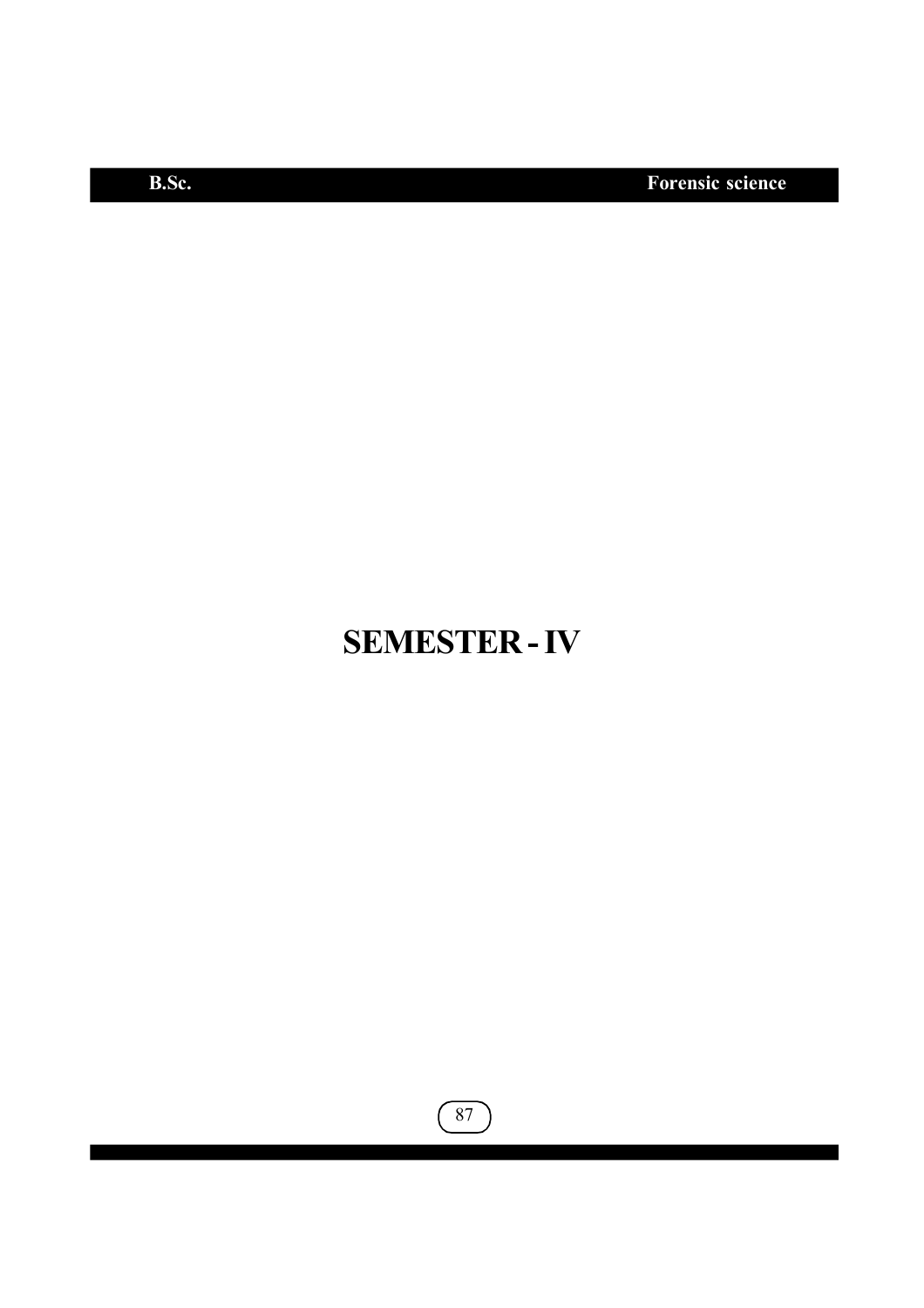## **SEMESTER - IV BFST : 401 Criminalistics - II Credit : 2 [45]**

## **Course Objectives : Students should :**

- 1. Know the art of collecting, packaging and preserving Glass, Paint and Fibre evidence at crime scenes.
- 2. Know the art of collecting, packaging and preserving Soil, Tool Mark evidence and Forensics Gemology at crime scenes.
- 3. Know the art of collecting, packaging and preserving Lip Print, Gait Pattern, Ear Print and Palm Print evidence at crime scenes.
- 4. Know the art of collecting, packaging and preserving Tire Marks, Fingerprint, Footprints and Shoeprints evidence at crime scenes.

## Unit - I : Physical Evidences - I [11]

**Glass evidence-** collection, packaging, analysis. Matching of glass samples by mechanical fit and refractive index measurements. Analysis by spectroscopic methods. Fracture analysis and direction of impact.

**Paint evidence** – collection, packaging and preservation. Analysis by destructive and nondestructive methods. Importance of paint evidence in hit and run cases.

**Fiber evidence-** artificial and man-made fibres. Collection of fibre evidence. Identification and comparison of fibres.

### **Unit - II : Physical Evidences - II [11]**

**Soil evidence** – importance, location, collection and comparison of soil samples. Cloth evidence- importance, collection, analysis of adhering material. Matching of pieces. **Tool mark evidence**. Classification of tool marks. Forensic importance of tool marks. Collection, preservation and matching of tool marks. Restoration of erased serial numbers and engraved marks,

**Forensic gemology.**

## **Unit - III : Impression evidences - I [12]**

**Lip print analysis** (Development, collection, packaging , preservation, analysis) **Gate pattern analysis** (Development, collection, packaging , preservation, analysis) **Ear print** (Development, collection, packaging , preservation, analysis) **Palm print**(Development, collection, packaging, preservation, analysis)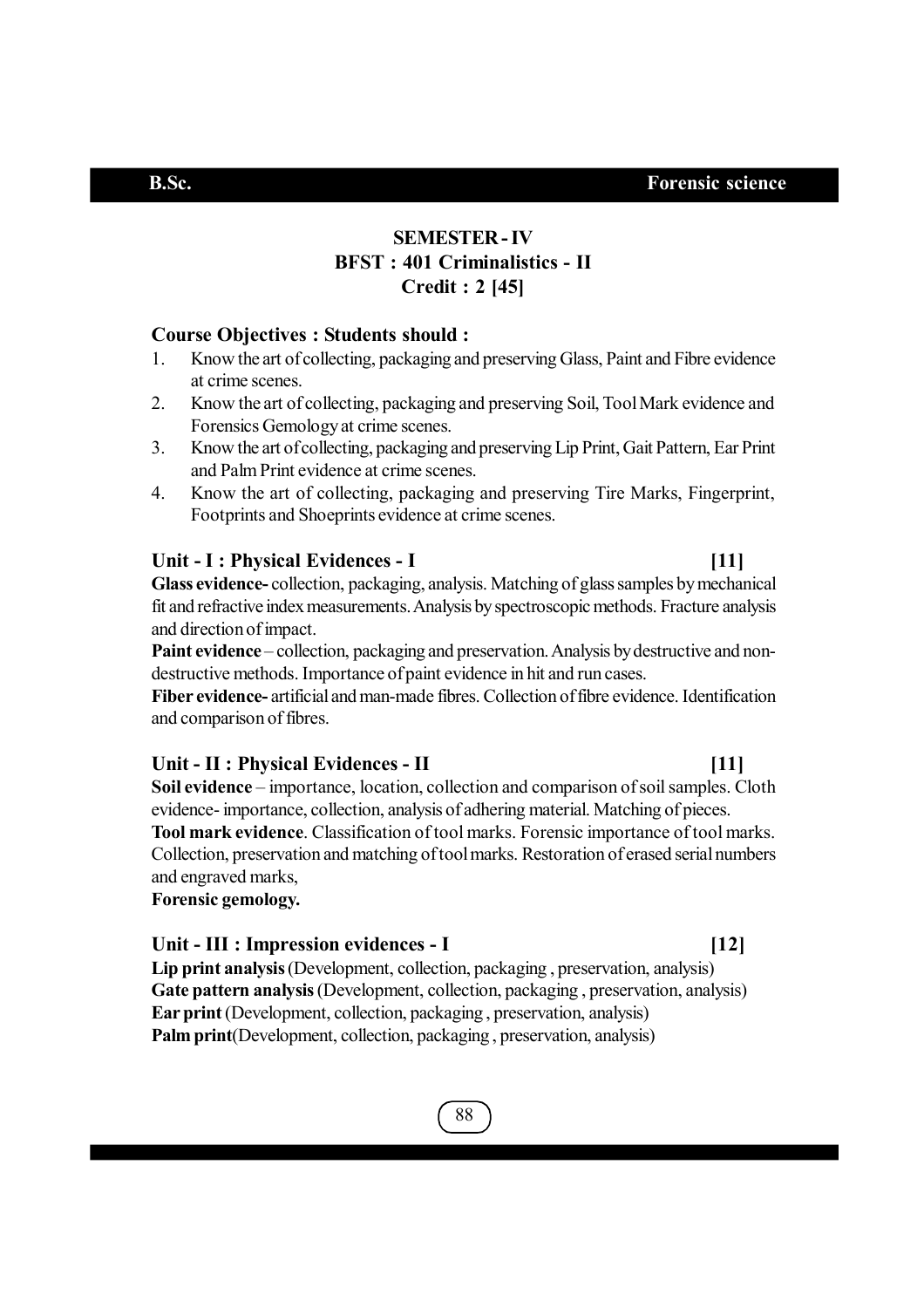## Unit - IV : Impression evidences - II *[11]*

**Tire marks** (Development, collection, packaging, preservation, analysis) **Fingerprint** (Development, collection, packaging, preservation, analysis) **Footprints and Shoe prints** (Development, collection, packaging, preservation, analysis)

## **Reference Books :**

- 1. DFS Manual.
- 2. Richard Saferstein: Forensic science from the crime scene to the crime lab.(Unit-II)
- 3. S.H. James and J.J. Nordby, Forensic Science: An Introduction to Scientific and Investigative Techniques, 2nd Edition, CRC Press, Boca Raton(2005).(Unit-I,II,III,IV)
- 4. W.J. Tilstone, M.L. Hastrup and C. Hald, Fisher's, Techniques of Crime Scene Investigation, CRC Press, Boca Raton (2013).(Unit-I,II,III,IV)

## **Course Outcomes**

## **Unit - I : After completion of the unit, Students are able to:**

- \* Explain the difference between the identification and comparison of physicalevidence.
- \* Understand Collection of fibre evidence.

## **Unit - II : After completion of the unit, Students are able to:**

- \* Appreciate the value of class evidence as it relates to a criminalinvestigation.
- \* Understand Matching of pieces

## **Unit - III** : **After completion of the unit**, **Students are able to:**

- \* Students should be able to explain the types of traceevidence.
- \* Study Palm print.

## **Unit - IV : After completion of the unit, Students are able to:**

- Students should be able to list and explain the functions of analysis ofevidence.
- \* Understand Tire marks collection and packaging.



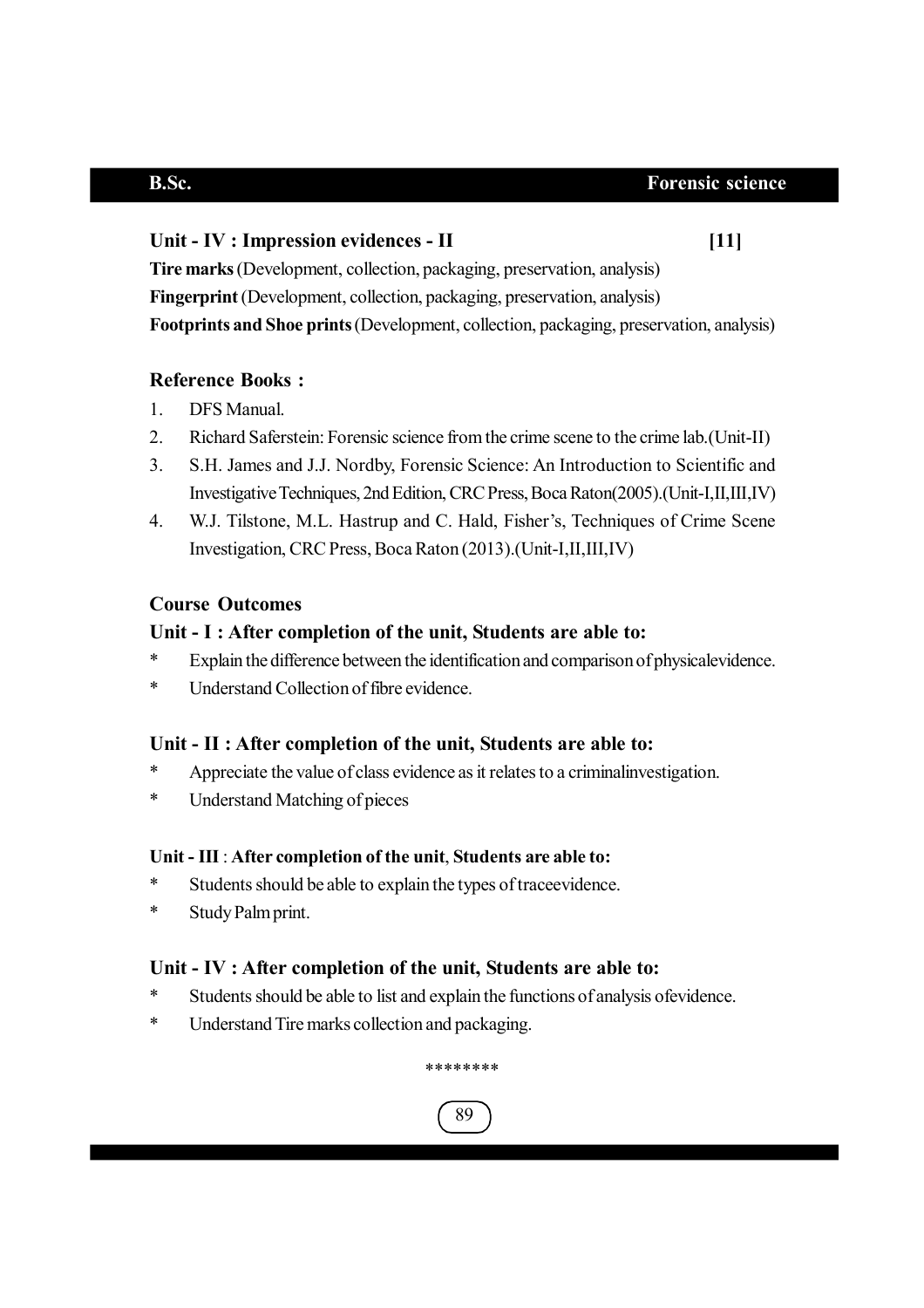## **BFST : 402 Forensic Chemistry - IV Credits:2(45)**

## **Course objective :**

## **Students should**

- 1. Understand the quality control criteria for petroleum products and motor fuels
- 2. Learn to analyze the Petroleum product adulteration
- 3. Perform the collection and analysis of fire scenedata.
- 4. Determining the origin and cause of a fire.

## **Unit - I : Petroleum Products - I [11]**

Distillation and fractionation of petroleum. Commercial uses of different petroleum fractions. Analysis of petrol and diesel, Analysis of traces of petrol and diesel in forensic exhibits. Comparison of petrol and diesel. Adulteration of petrol and diesel.

### **Unit - II : Petroleum Products - II [11]**

Analysis of kerosene and ATF, Analysis of traces of kerosene and ATF, in forensic exhibits. Comparison of kerosene and ATF, Adulteration of kerosene and ATF.

## **Unit - III : Cases Involving Arson [12]**

Chemistry of fire. Conditions for fire. Fire scene patterns. Location of point of ignition. Recognition of type of fire. Searching the fire scene. Collection and preservation of arson evidence. Analysis of fire debris. Analysis of ignitable liquid residue. Post-flashover burning. Scientific investigation and evaluation of clue materials. Information from smoke staining.

## **Unit - IV : Explosive [11]**

Classification of explosives – low explosives and high explosives. Homemade explosives. Military explosives. Blasting agents. Synthesis and characteristics of TNT, PETN and RDX. Explosion process. Blast waves. Bomb scene management. Searching the scene of explosion. Mechanism of explosion.

Post blast residue collection and analysis. Blast injuries. Detection of hidden explosives.

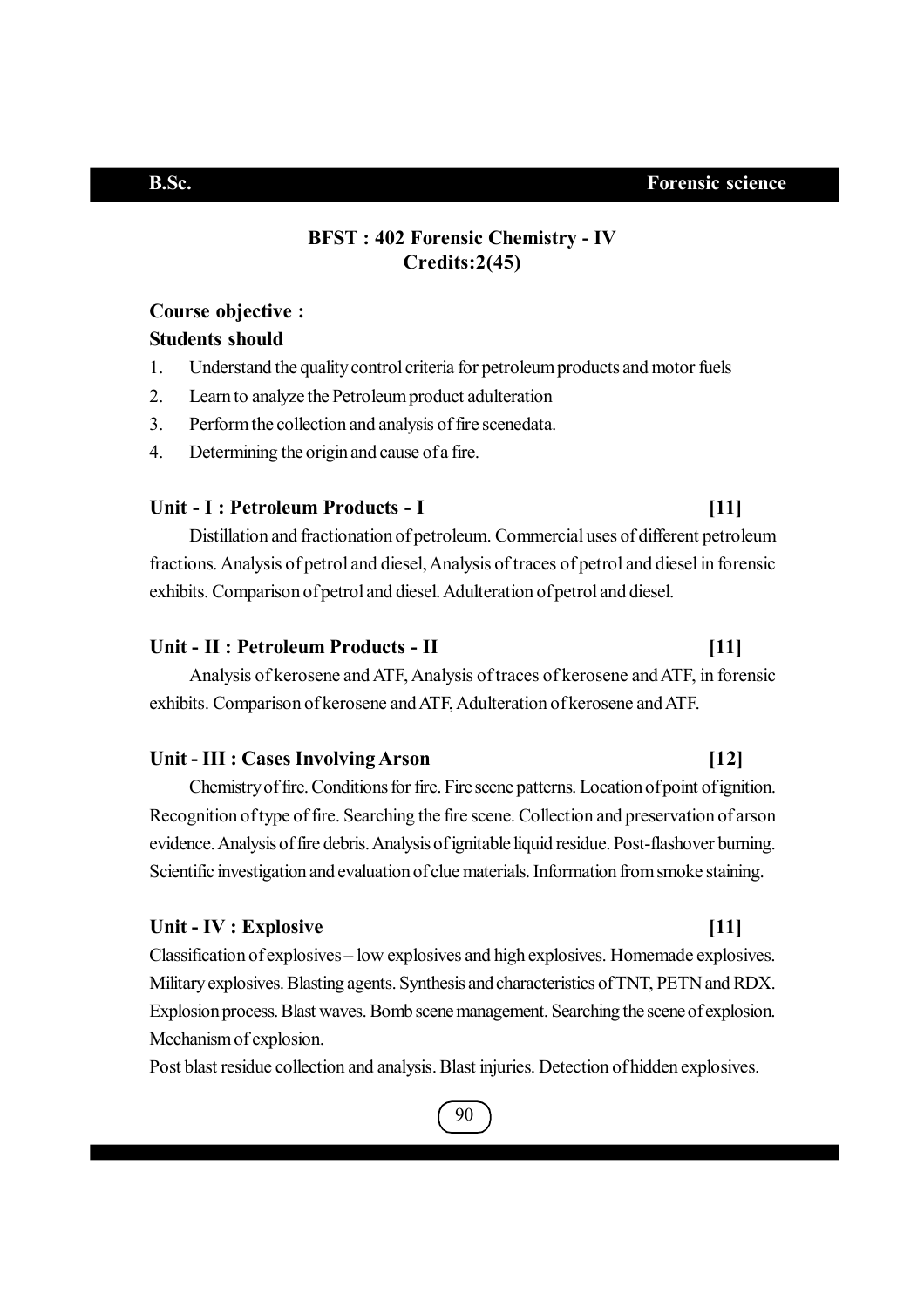## **Reference Books :**

- 1. J.D. DeHaan, Kirk's Fire Investigation, 3rd Edition, Prentice Hall, New Jersey . (Unit III)
- 2. A.A. Moenssens, J. Starrs, C.E. Henderson and F.E. Inbau, Scientific Evidence in Civil and Criminal Cases, 4th Edition, The Foundation Press, Inc., New York(1995).
- 3. R. Saferstein, Criminalistics, 8th Edition, Prentice Hall, New Jersey (2004). (Unit-III,IV)
- 4. S. Ballou, M. Houck, J.A. Siegel, C.A. Crouse, J.J. Lentini and S. Palenik in Forensic Science,
- 5. D.H. Ubelaker (Ed.), Wiley Blackwell, Chichester (2013).(Unit III, IV)
- 6. Instrumental Method of Chemical Analysis. Chatwal &Anand, Himalya Publication.(Unit - I, II, III)
- 7. SeropeKalpakjian, Steven R Schmid. "Manufacturing Engineering and Technology". International edition. 4th Ed. Prentice Hall, Inc. 2001. ISBN 0-13-017440-8.  $(Unit-I,II)$
- 8. Hans-J. Koslowski. "Dictionary of Man made fibers". Second edition. Deutscher Fachverlag. (Unit - III)

### **Course outcomes :**

### **Unit – I : After completion of the unit, Students are able to :**

- 1. Understand the quality control criteria for products and motor fuels
- 2. Understand comparison of petrol and diesel.

### **Unit – II : After completion of the unit, Students are able to:**

- 1. Understand analyzing the petrol and diesel adulteration.
- 2. Understand comparison of kerosene and ATF.

### **Unit – III : After completion of the unit**, **Students are able to:**

- 1. Explain chemistry of fire,
- 2. Understand analysis of fire debris.

### **Unit –IV : After completion of the unit**, **Students are able to :**

- 1. Understand the classification of explosives
- 2. Explain mechanism of explosion.

\*\*\*\*\*\*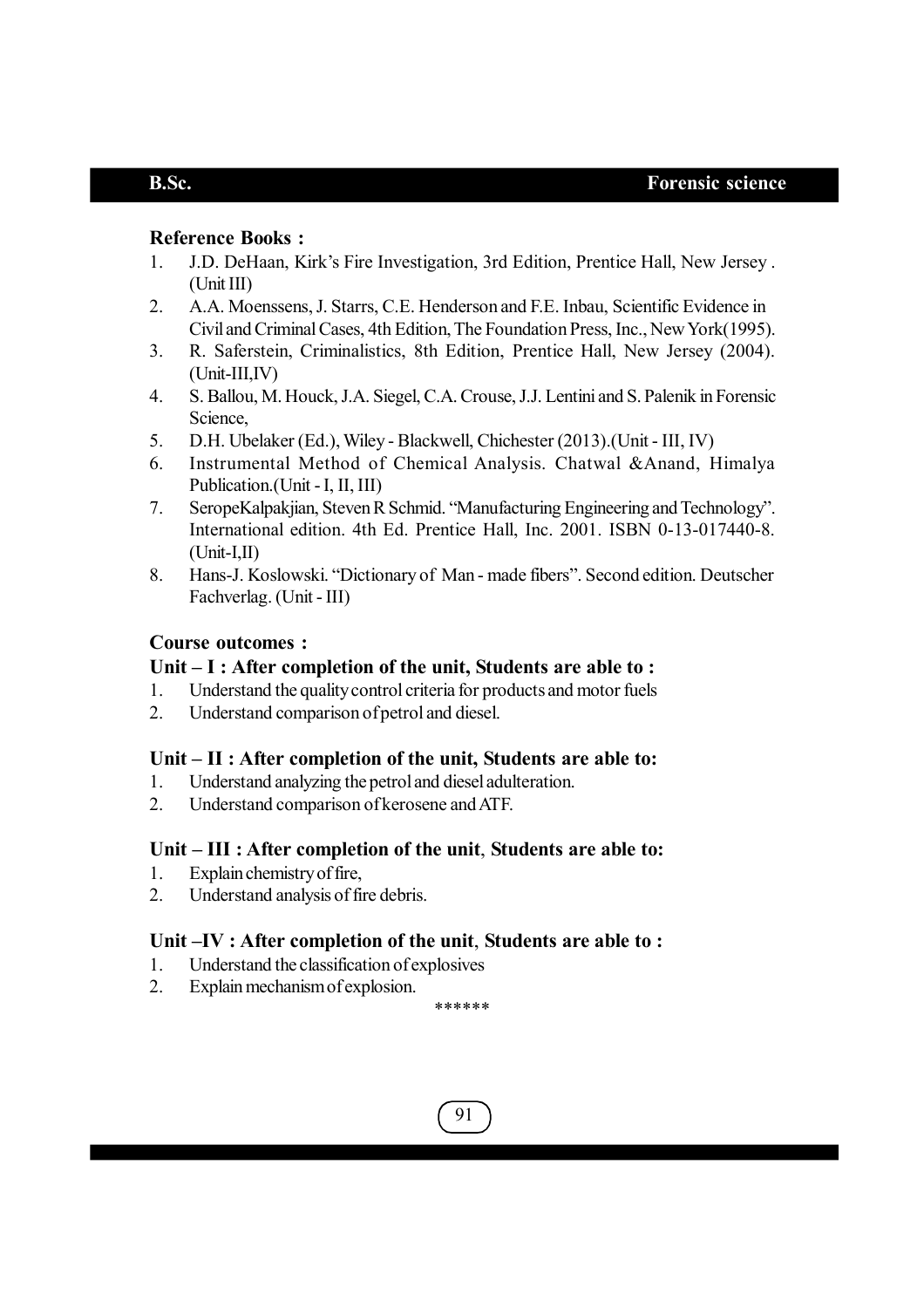## **BFST: 403 Biology IV Credits: 2 (45)**

## **Course Objectives : Students should:**

- 1. Study the protein extraction and purification method.
- 2. Study the analysis of biological fluid.
- 3. Study the analysis of macro molecules by using blotting techniques.
- 4. Study the human skeleton systems.

## **Unit - I : Enzymology, Protein purification and Metabolism [12]**

**Enzymes :** Introduction, IUB classification, active site, energy of activation, transition state hypothesis, lock and key hypothesis, induced fit hypothesis. Allosteric enzymes, enzyme inhibition (reversible and irreversible, MM equation.

**Protein Extraction and Purification:**Methods of cell disruption (blenders, grinding with abrasives, presses,enzymatic method, sonication) ; salt participation – salting in, salting out, organic solventprecipitation.

## **Unit - II : Analysis of Biological Fluid and Otherevidences [11]**

Saliva, Semen,Vaginal Fluid, Urine,S weat, Blood,Vomit, Other Evidence-Hair, Nails and tissue samples.

# **Unit - III : Human Skeleton and Locomotion [11]**

**Human Skeleton** –Axial Skeleton,Appendicular Skeleton **Locomotion-**Types of joints.

### **Unit - IV : Blotting techniques [11]**

Southern Blotting (Principle ,Procedure and Application ) ,Northern Blotting (Principle, Procedure and Application ) ,Western Blotting (Principle ,Procedure and Application ) Quantitative Method PCR(Polymerase Chain Reaction)

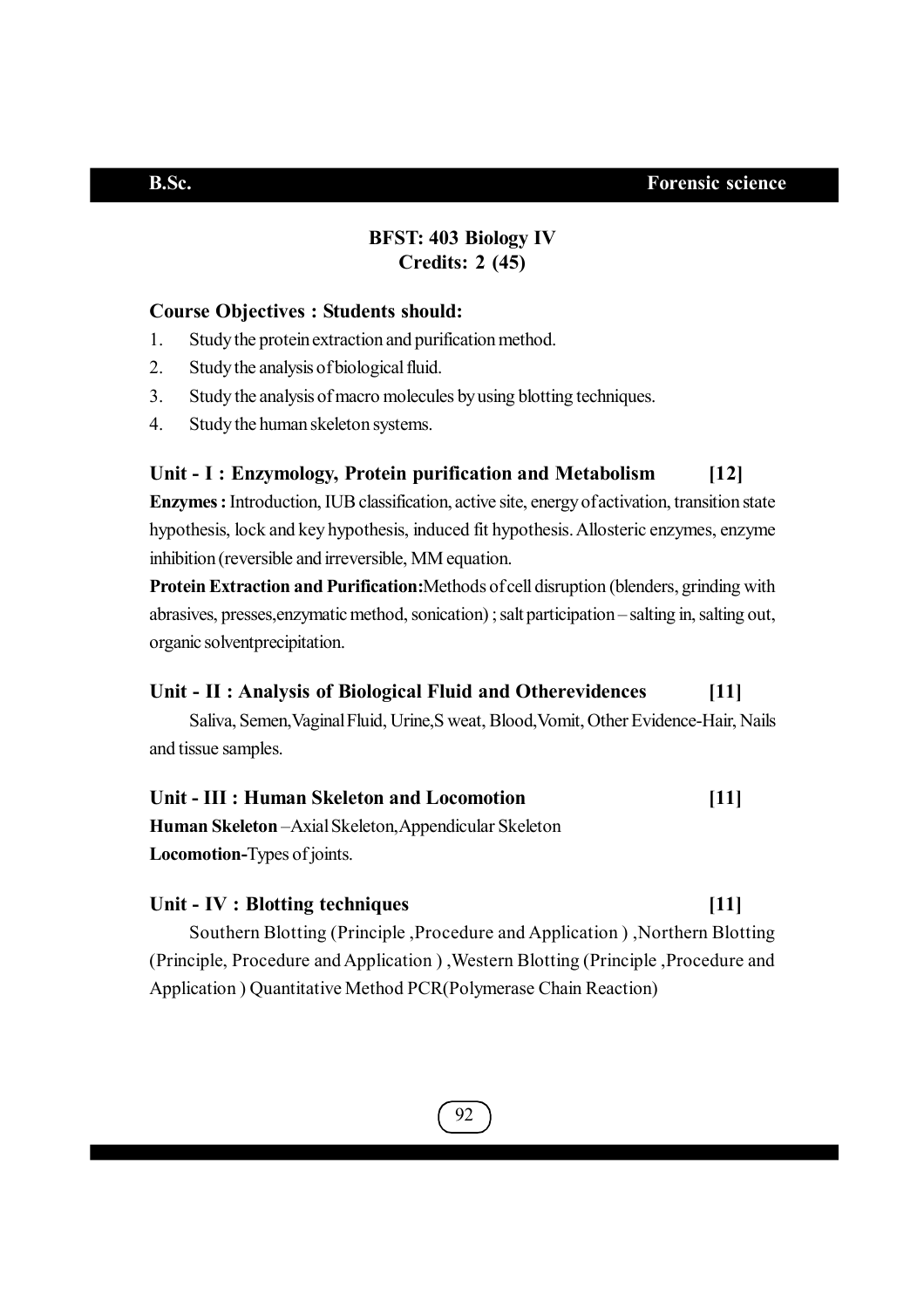## **Reference Books**

- 1] Principle of Biochemistry by Lehninger.
- 2] Harper's Biochemistry byMurray.
- 3] Biological spectroscopy byLaKowicz.
- 4] Analytical Biochemistry byHolme.
- 5] Enzyme Kinetics byPlownan.
- 6] Biophysical chemistry byUpadhyay.
- 7] Protein Purification Harris and Angel.
- 8] Practical Biochemistry Keith Wilson and Walker.

## **Course Outcomes :**

## **Unit - I** : **After completion of the unit**, **Students are able to :**

- 1. Know the basic of enzymes.
- 2. Understand the protein extraction andpurification.

### **Unit - II** : **After completion of the unit**, **Students are able to:**

- 1. Know the various biologicalfluids.
- 2. Understand the analysis of the fluidsample.

### **Unit - III** : **After completion of the unit**, **Students are able to:**

- 1. Know the Human Skeleton and there types
- 2. Understand the Locomotion and types of joints

### **Unit - IV** : **After completion of the unit**, **Students are able to :**

- 1. Understand the Southern, Western and Northern blotting techniques
- 2. Understand the PCR

\*\*\*\*\*\*

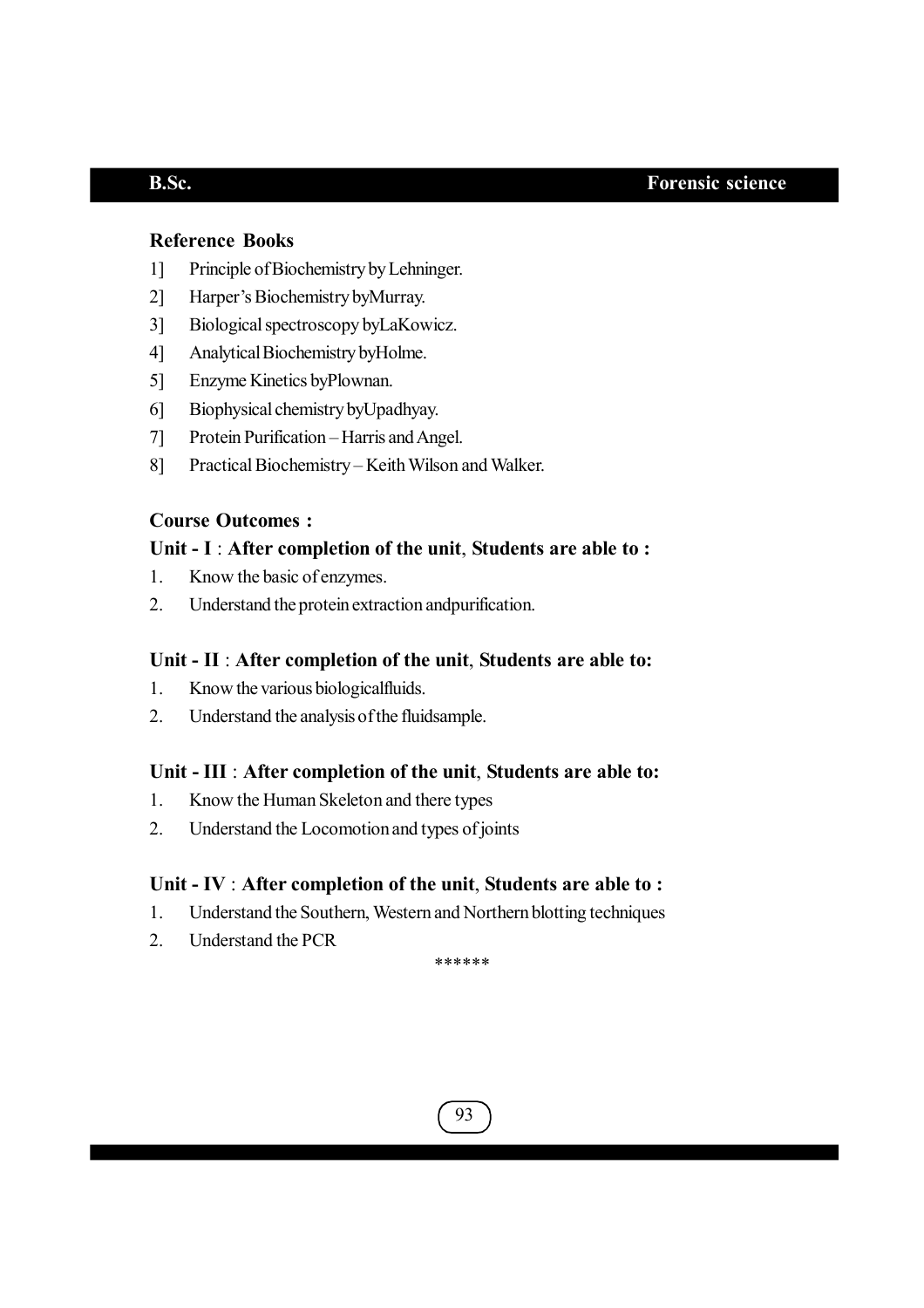## **BFST : 404 Forensic Physics - IV Credits : 2 (45)**

### **Course Objectives : Students should**

- 1. Understand trace analysis of glass.
- 2. Get knowledge of Ballistics and types of Ballistics.
- 3. Understand knowledge of fiber optics.
- 4. Study magnetic, electric measurements and G.M. Counter.

### **Unit - I : Forensic Trace Analysis [11]**

Review of physical properties of materials: temperature, weight and mass, density, refractive index; methods of comparing refractive indices, Composition of glass, Comparison of glass fragments, Measuring and comparing density and refractive index of glass, Classification of glass samples, Glass fractures.

## **Unit - II : Ballistics [11]**

Introduction of Ballistics, Types of ballistics: internal, external and terminal ballistics, Theory of recoil, Ballistics coefficient, Trajectory formation, Vacuum trajectories, Range, Classification of range

(Maximum horizontal / vertical, effective, dangerous, safe and legal sense).

## **Unit - III : Fiber Optics [11]**

Fiber Geometry Total internal reflection, Light propagation through Fibers, Numerical Aperture, Modes of propagation, Classification of Optical Fibers, Step-Index and Graded-Index Fibers, Applications of Fibers.

### **Unit - IV : Magnetic, Electric Measurements and Radiation Detection [12]**

Magnetic Measurement; (magnetic susceptibility), Electric Measurements; (Hall voltage, Resistivity measurement & FET Characteristics), Radiation Detection; Geiger Muller counter, Optical fiber communication system, Piezoelectricity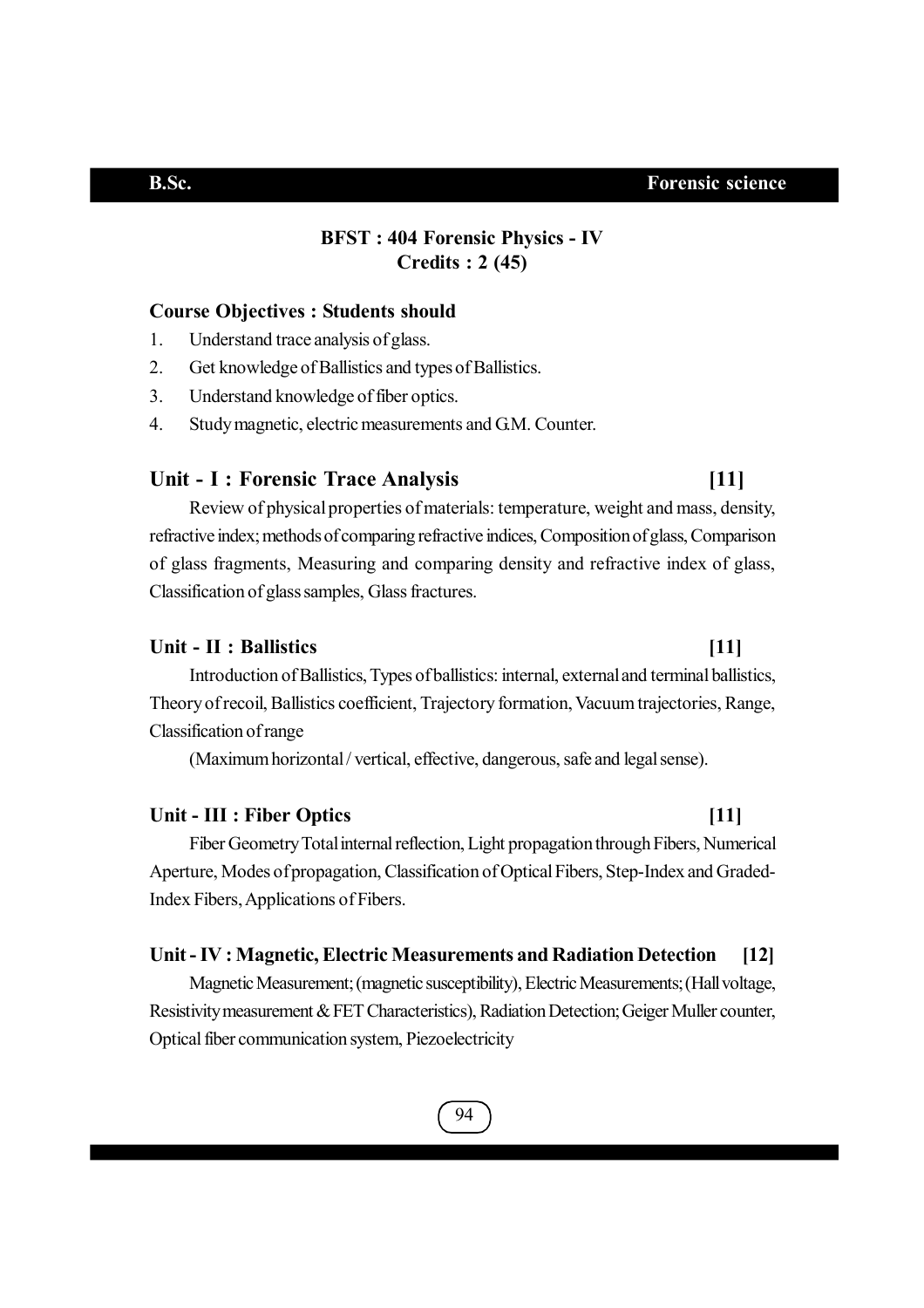## **Reference Books :**

- 1. Handbook of Firearms and Ballistics Examination and Interpreting Forensic Evidence by Brain J Heard, 2nd Ed. Publication: Wiley-Blackwell (2017)
- 2. Firearms in criminal investigation and trials- B.R. Sharma (FIFTH EDITION) Page No - 127,134, 143,-145,152,319,
- 3. Encyclopedia of Forensic Science, Volume one: Jay A Siegel, Pekka J Saukko, Geoffery Knupfer. Academic Press.
- 4. Forensic Ballistics in Criminal Justice: Kaushalendra Kumar.
- 5. Firearms in Criminal Investigation and Trials: B. R. Sharma, 4th Edition, Universal Law Publishing Company. New Delhi. (2004)
- 6. Optical Fiber Communication, P.Chakrabarti, McGraw-Hill Education (3rd edition) (2002)

## **Course Outcomes:**

### **Unit - I : After completion of the unit, Students are able to:**

- 1. Understand the Classification of glass samples, Glass fractures.
- 2. Understand classification of physical properties of material

### **Unit - II: After completion of the unit, Students are able to :**

- 1. Understand the Basic concept theory of recoil and trajectory formation.
- 2. Understand Range of a firearm and classification of range.

### **Unit - III : After completion of the unit, Students are able to:**

- 1. Understand the Basic concept of optical fiber.
- 2. Learn types of optical fiber.

## **Unit - IV : After completion of the unit, Students are able to :**

- 1. Learn optical fiber communication system.
- 2. Understand various types of magnetic and electric measurement.

### \*\*\*\*\*\*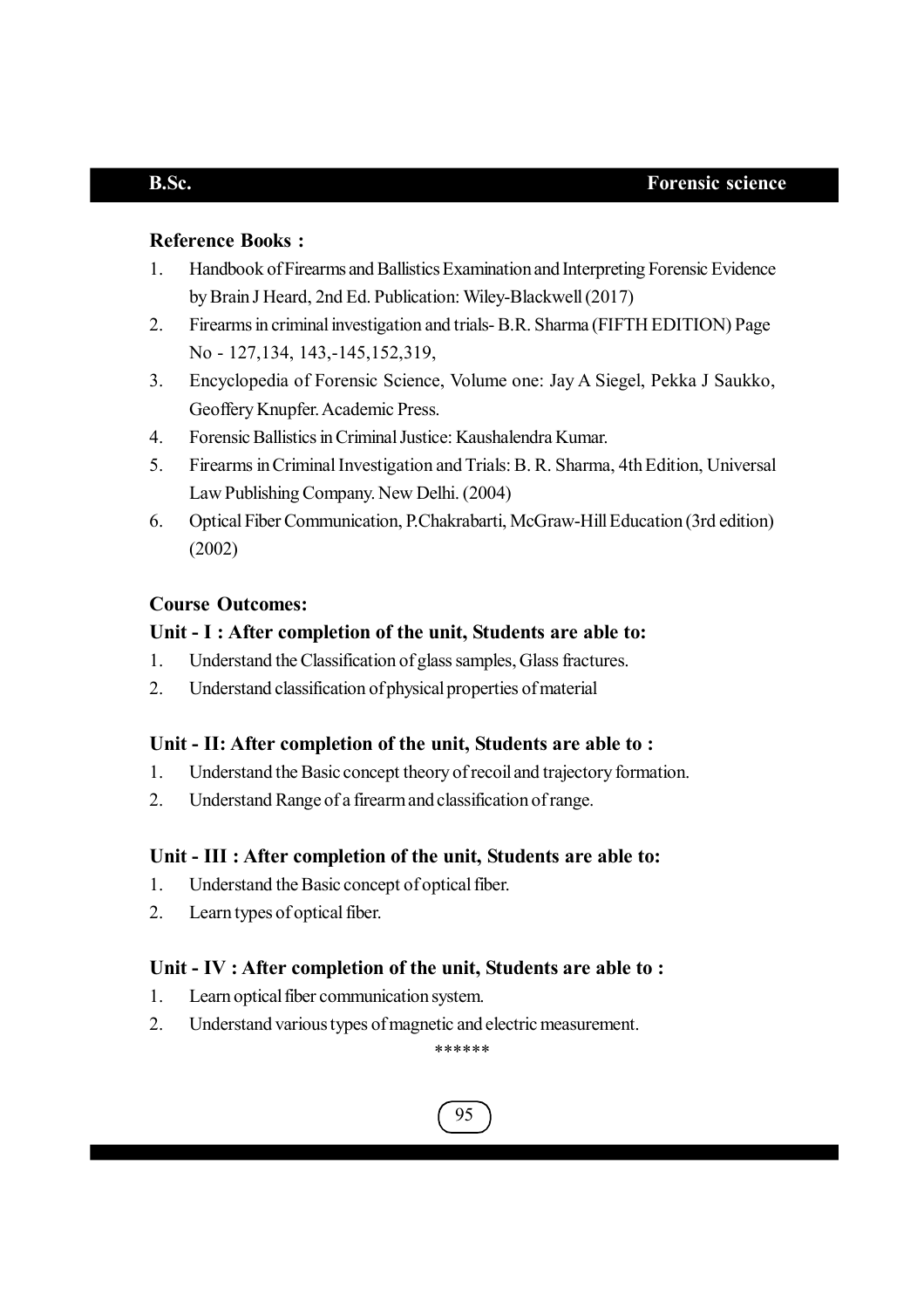## **BFST : 405 Spectroscopy Credit: 2 (45)**

- 1. Understand the overall knowledge of the NMR spectroscopy and working of NMR spectroscopy and its application.
- 2. Understand the Mass spectroscopy and working of Mass spectroscopy and its application.
- 3. Understand AAS and AES spectroscopy and working of AAS and AES and its application
- 4. Understand Nephelometry and Turbidometry

## **Unit - I : Introduction to spectroscopy [12]**

Introduction to spectroscopy, Types of spectroscopy, Introduction to UV -visible spectroscopy, Principle, instrumentation, working, of UV-visible spectroscopy and forensic application of UV- visible spectroscopy. Introduction to IR spectroscopy, Molecular vibration and types of molecular vibration, Principle, instrumentation, working, of IR spectroscopy and forensic application IR spectroscopy.

### **Unit - II : Mass spectroscopy and NMR [11]**

Introduction to Mass spectroscopy, Principle, instrumentation, working of Mass spectroscopy and forensic application of Mass spectroscopy. Introduction to NMR, Principle, instrumentation, working of NMR and forensic application NMR.

### **Unit - III : Atomic absorption and Atomic Emission spectroscopy [11]**

**AAS (Atomic absorption spectroscopy)** Introduction to Atomic absorption spectroscopy, Principle, instrumentation, working of Atomic absorption spectroscopy and forensic application.

**AES (Atomic Emission spectroscopy)** Introduction toAtomic Emission spectroscopy ,Principle, instrumentation, working of Atomic Emission spectroscopy and forensic application.

### **Unit - IV : Nephelometry and turbidometry [11]**

Nephelometry and turbidometry, Introduction to Nephelometry, principle, working, construction of Nephelometry and forensic application. Introduction to turbidometry, principle, working, construction of turbidometry and forensic application.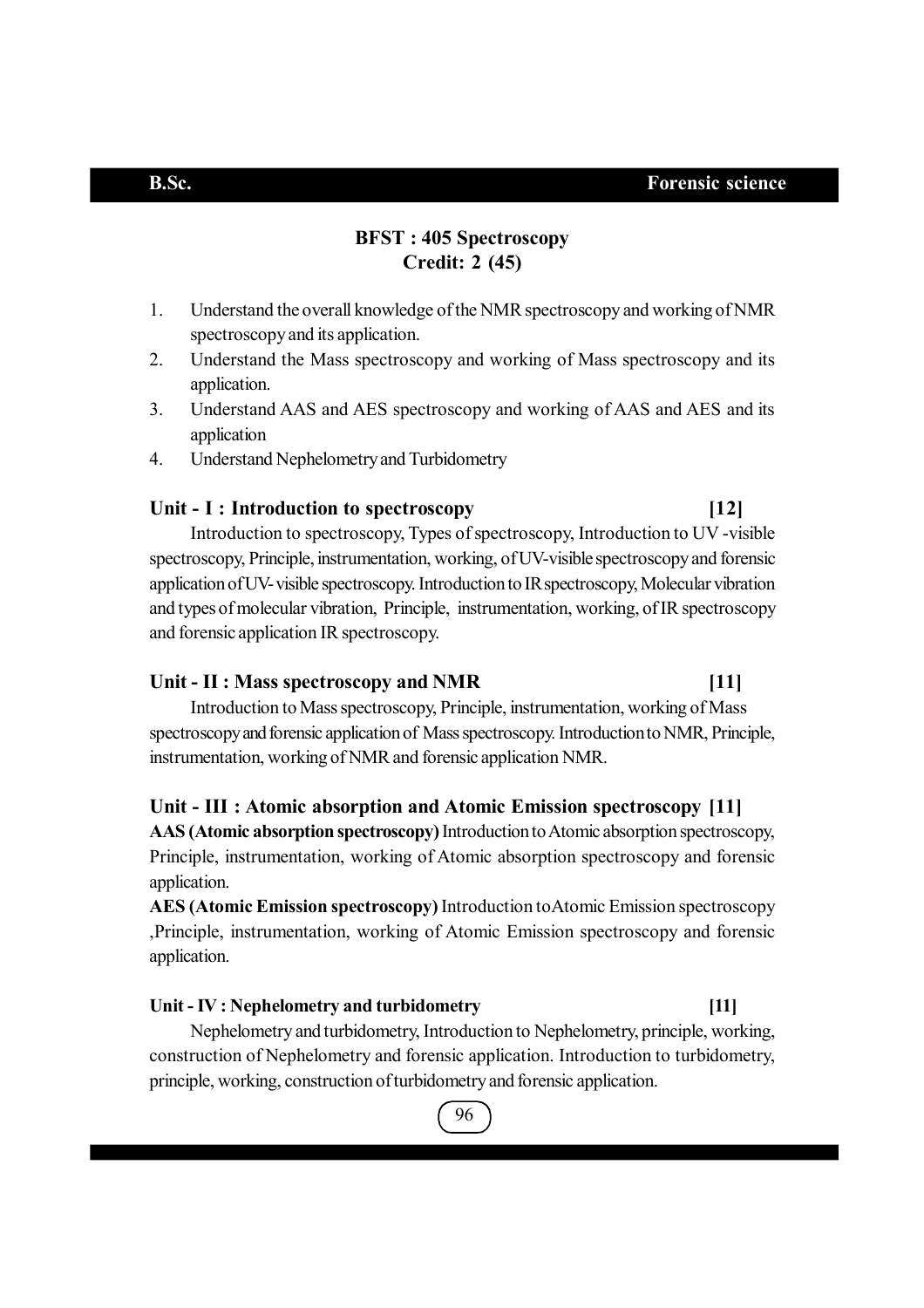## **Reference Books :**

- 1. Instrumental methods of chemical analysis by GurdeepR.Chatwal& Sham K. Anand. Himalaya Publication (Unit - I, II, III, IV)
- 2. Introduction to spectroscopy by Pavia (Unit I, II, III, IV)
- 3. Instrumental analysis by Skoog Holler Crouch.(Unit I, II, III, IV)
- 4. Instrumental methods of chemical analysis by Y.R Sharma. (Unit I, II, III, IV)

## **Course Outcomes :**

## **Unit – I** : **After completion of the unit**, **Students are able to:**

- 1. Understand the Basics and Types of Spectroscopy.
- 2. Understand the UV and IR Spectroscopic techniques construction, working, principle and Forensic application.

## **Unit – II** : **After completion of the unit**, **Students are able to :**

- 1. Understand the Mass spectroscopy technique construction, working, principle and Forensic application
- 2. Understand the NMR spectroscopy technique construction, working, principle and Forensic application.

## **Unit – III** : **After completion of the unit**, **Students are able to :**

- 1. Understand the Atomic Absorption Spectroscopy construction, working, principle and Forensic application.
- 2. Understand the Atomic Emission Spectroscopy technique construction, working, principle and Forensic application.

## **Unit – IV** : **After completion of the unit**, **Students are able to :**

- 1. Understand the Nephelometry construction, working, principle and Forensic application
- 2. Understand the Turbidometry technique construction, working, principle and Forensic application.

\*\*\*\*\*\*

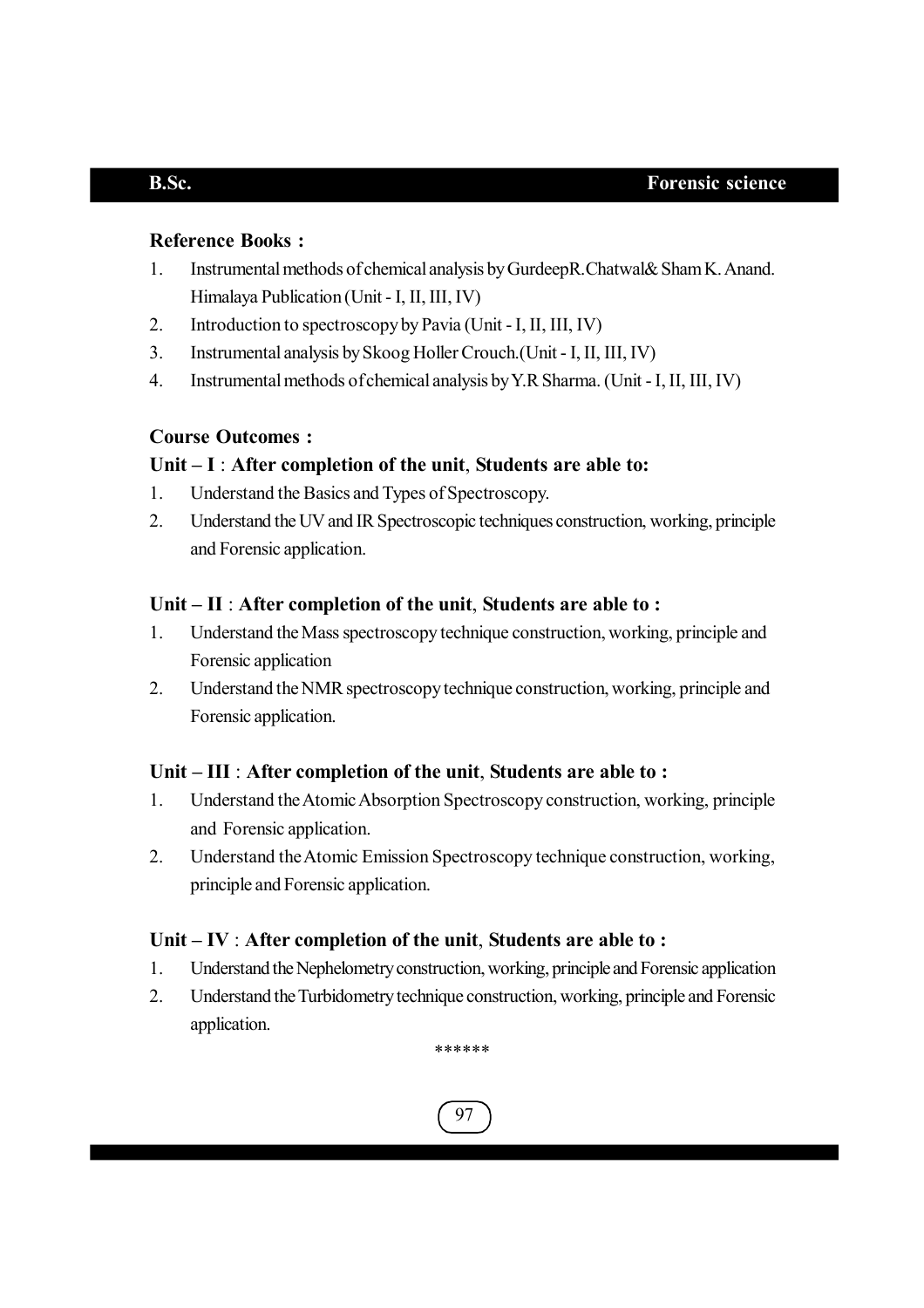## **BFST : 406 Computer Forensic Investigation IV Credit : 2(45)**

### **Course Objectives : Students should :**

- 1. Know the Basic Computer networking information.
- 2. Know the tools used in of Mobile Crime Investigation.
- 3. Know the Extraction of data from mobile device, analysis tools.
- 4. Know the Registration of FIR of Cyber Crimes.

### **Unit - I : Computer Networks [11]**

Computer Networks, Client Server architecture, Network technologies, Network Topologies, Network Devices, Network Commands.

## **Unit - II : Mobile Crime Investigations [11]**

Seizure note for Mobile Handset, care taken for while confiscating Mobile Handset.Toolkit for Investigation of mobile Handset, Software Required for Investigation.Mobile Number Portability, Mobile Number Tracing, Tracing Stolen/Lost Handset.

## **Unit - III : Cyber Forensic Tools and Utilities [11]**

Introduction, Examining a Breadth of Products Cyber Forensic,Tools Good, Better, Best: What's the Right Incident Response,Tool for Your Organization, Tool Review Forensic Toolkit, Encase, Mobil edit, F-RAT, FTK, Cyber check suites, etc. Specifications for Forensic toolTested.

### **Unit - IV : Legal Provisions For Digital Evidences [12]**

Registration of FIR(ITAA 2008),Panchnama(Seizure Memo),Seizure Proceedings,Legal Procedure after Seizure of Evidence.Expert Opinion from Forensic Examiner,Gathering information fromISP/MSP/other service Providers,Analyzing and Handling external data.Guideline to Prepare Chargesheet, Guideline for IO on what to include in Charge sheet,Tips to preserve seized digital media,Deposition of Evidence in court.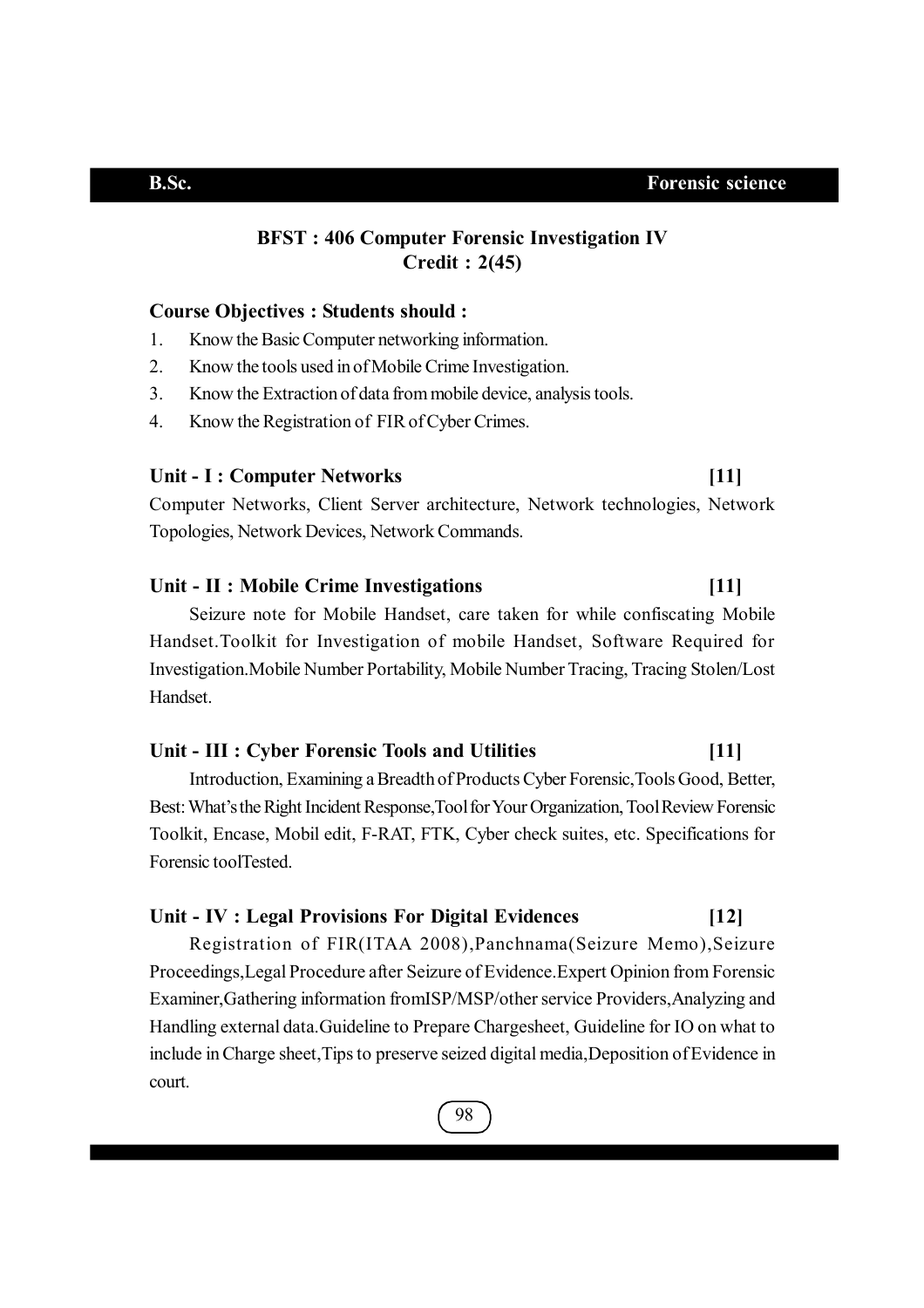## **Reference Books :**

- 1. Incident Response and Computer Forensic by Kelvin Mandia, TMH publication. (Unit-I,II,III,IV)
- 2. Digital Forensics : Digital Evidence in Criminal Investigation byAngus McKenzie Marshall.(Unit-II)
- 3. Cyber Forensic A field Manual for Collecting Examining and Preserving Evidence of Computer. Crimes by Albert J Menedez.Auerba .(Unit-III)
- 4. Richard Saferstein: Forensic science from the crime scene to the crimelab.(Unit-IV)

## **Course Outcomes:**

## **Unit - I : After completion of the unit, Students are able to:**

- 1. Understand & Study the Computer Network & its Applications.
- 2. Study the use of Networking Commands.
- 3. Understand the Role of Networking Devices.

## **Unit - II : After completion of the unit, Students are able to :**

- 1. Learn the Mobile Technology.
- 2. Learn & understand the detail Process of Mobile phone investigation.
- 3. Study the tools & technique used for Mobile Crime investigation.
- 4. Understand the types of mobile Crimes.

## **Unit - III : After completion of the unit, Students are able to :**

- 1. Understand the Detail Examination Process of Cyber Forensic.
- 2. Study the Toolkit & Software use.
- 3. Learn to use types of tools for analysis of data..

## **Unit - IV : After completion of the unit, Students are able to :**

- 1. Understand Information Technology Act (ITAA 2008).
- 2. Learn the Legal Procedures related Digital evidences.
- 3. Study the Formation of expert Opinion.
- 4. Study & Understand the Preservation Process of Digital evidence.

\*\*\*\*\*\*\*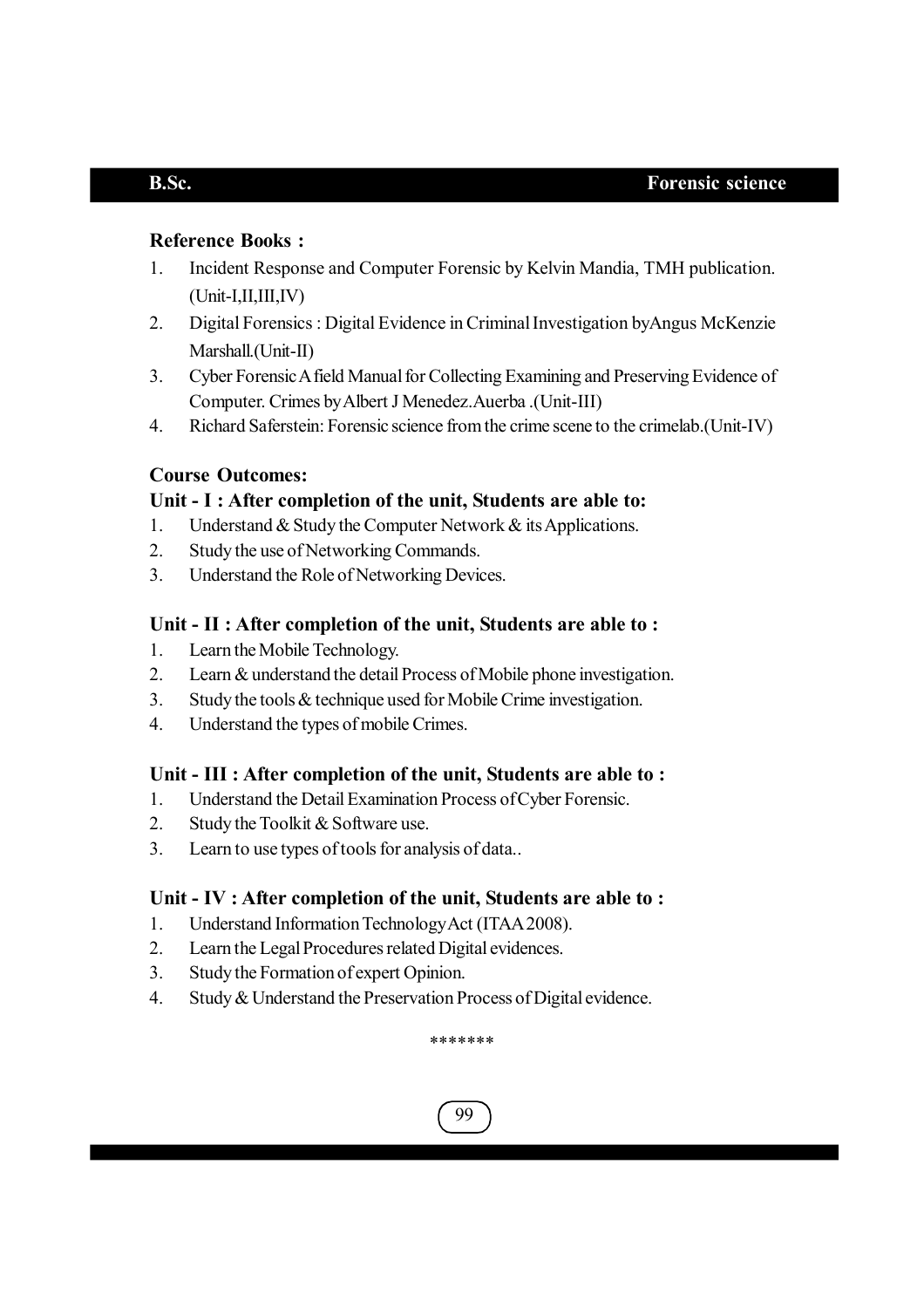## **BFSP: 407 Criminalistics II and Forensic Chemistry IV Part I (Criminalistics II) Credit 2**

## **Course objective : Students should**

- 1. Know the Evidences in details such as fiber, soil, paint, glassetc.
- 2. Analyze the various physical evidences found on crimescene.

## **Practical :**

- 1. To identify and compare toolmarks.
- 2. Examination fiber by usingmicroscope.
- 3. To compare soil samples by density gradient method.
- 4. To compare paint samples by physical matching method.
- 5. To compare paint samples by thin layer chromatography method.
- 6. To compare glass samples by refractive index method.

## **Reference Books:**

- 1. Richard Saferstein: Forensic science from the crime scene to the crime lab.(Unit-IV)
- 2. Forensic examination of glass, paint by brain caddy.

### **Course outcome :**

- 1. Students had acquired the skill regarding soil analysis, paint analysis etc.
- 2. Students will able to operate the microscope effectively
- 3. Students will able performTLC

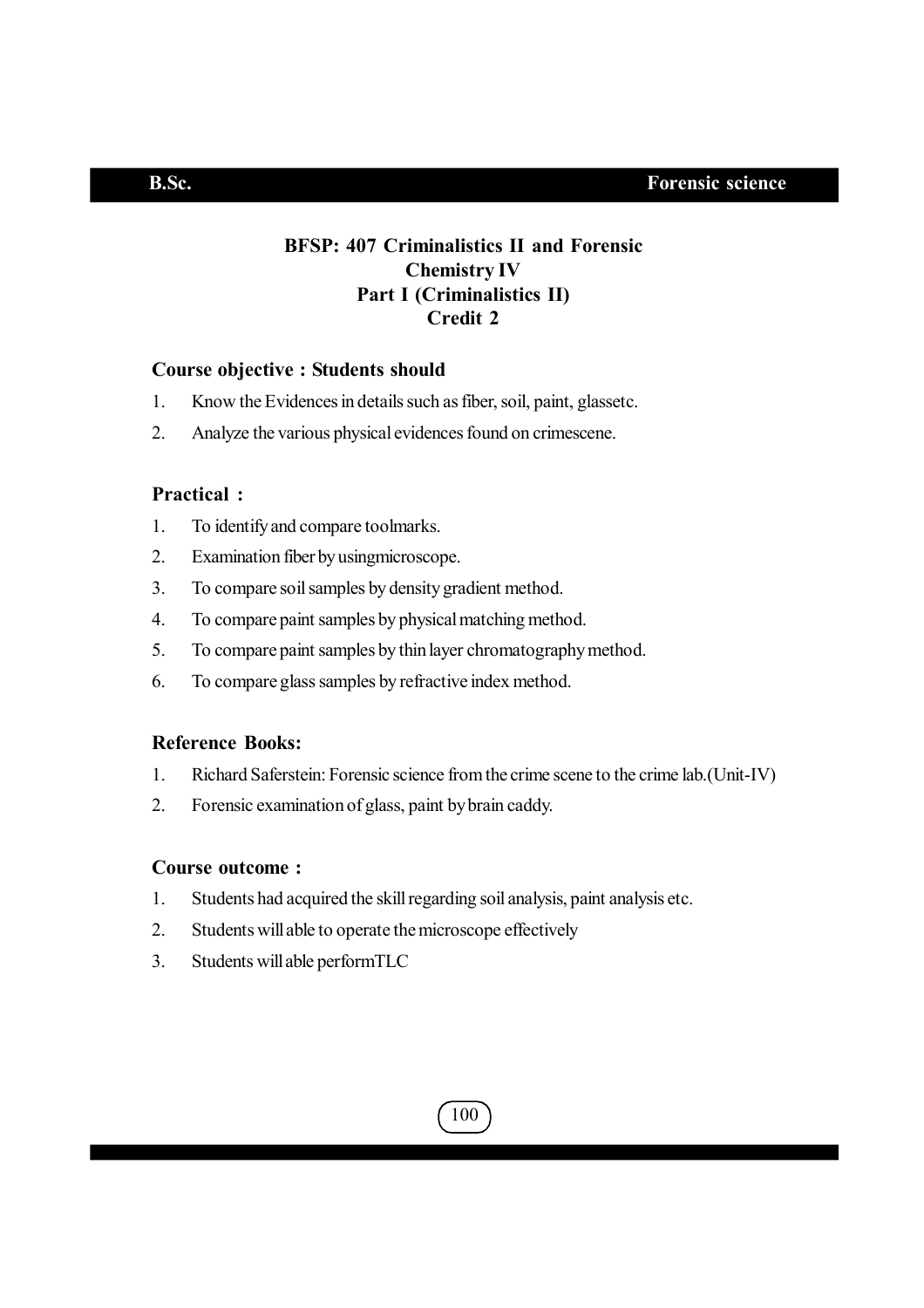## **Part - II : (Forensic Chemistry - IV) Credits :2**

## **Course objective : Students should**

- 1. Understand how to carry out analysis of gasolines, diesels,and kerosene.
- 2. Prepare a case report on case involvingarson.
- 3. Carry out analysis of explosives substance.

## **Practicals :**

- 1. To carry out analysis of gasoline.
- 2. To carry out analysis of diesel.
- 3. To carry out analysis of kerosene oil.
- 4. To analyze arson accelerators.(no.2)
- 5. To prepare a case report on a case involving arson.
- 6. To carry out analysis of explosive substances.(no.2)
- 7. To separate explosive substances using thin layer chromatography.(no.2)
- 8. To prepare a case report on bomb scene management.
- 9. Polymer Testing(no.2)
- 10. Chemical analysis of explosive materials.(Gun powder)- Color test,Microscopic examination.(no.2)
- 11. Examination of fire arson cases by GC, TLC.(no.2)

## **Reference Books:**

- 1. DFSL manual
- 2. Forensic Analysis pre laboratory and laboratory student mannual Dr. E. Hywel Evan

## **Course outcome :**

The student will able to prepare a case report on bomb scenemanagement.

- 1. The student will able to understand how to carry out chemical analysis of explosives materials.
- 2. The student will able to understands how to carry out examination of fire arson cases by GC,TLC

\*\*\*\*\*\*

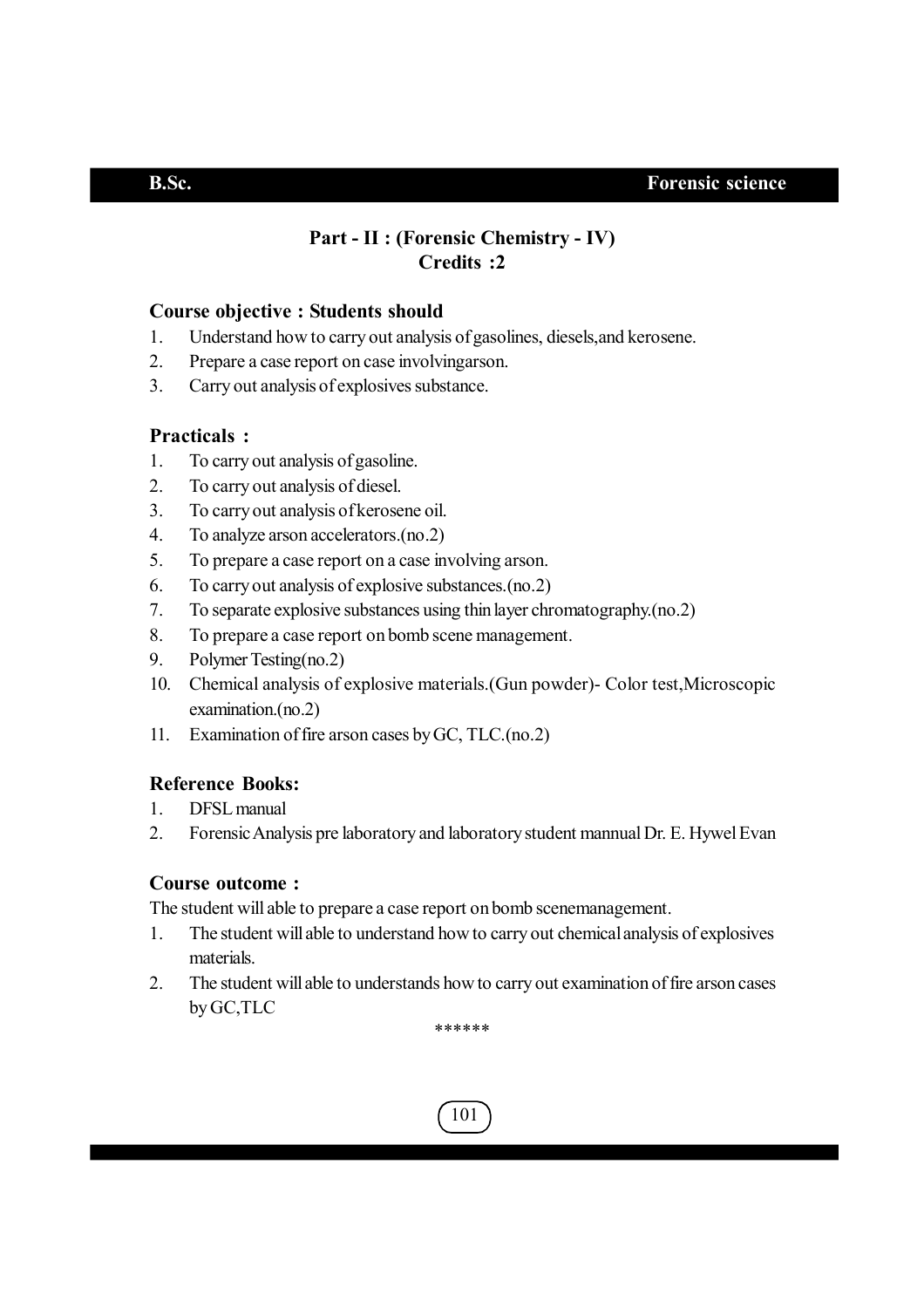## **BFSP : 408 - Forensic Biology - IV and Forensic Physics - IV Part - I (Forensic Biology - IV)**

## **Course Objectives : Students should**

- 1. Know how to detect amylase activity of starch by using Starch –Iodine Assay.
- 2. Understand the estimation of Vitamins C from biological source and separation of compounds by using TLC methods
- 3. Know microscopic comparison of human hair and animal hair.
- 4. Understand the Presumptive and Confirmatory test for Blood

## **Practicals**:

- 1. Detection of Amylase activity- a)Starch-Iodine Assay.
- 2. Estimation of vitamin C from biological source.
- 3. Separation of compounds using TLC, calculation of Rf values.
- 4. Microscopic Comparison of Hair
	- i] Human Hair
	- ii] Animal Hair
- 5. Presumptive test for Blood
	- a] Phenolphthalein Assay
	- b] Benzidine
	- c] Leucomalachite Green
	- d] Luminol test
- 6. Confirmatory Tests for Blood –Crystallization Assays.

## **Reference Books**

- 1. Forensic Biology by Richard Li.
- 2. Forensic Analysis pre laboratory and laboratory student manual Dr. E. Hywel Evans

## **Course Outcomes :**

## **After completion of the unit**, **Students will be able to :**

- 1. Understand presumptive test for blood by using Phenol phthalein Assay, Benzedrine, Leucomalachite Green, Luminoltest.
- 2. Understand Confirmatory Tests for Blood Crystallization Assays.
- 3. Understand the amylase activity in Saliva sample.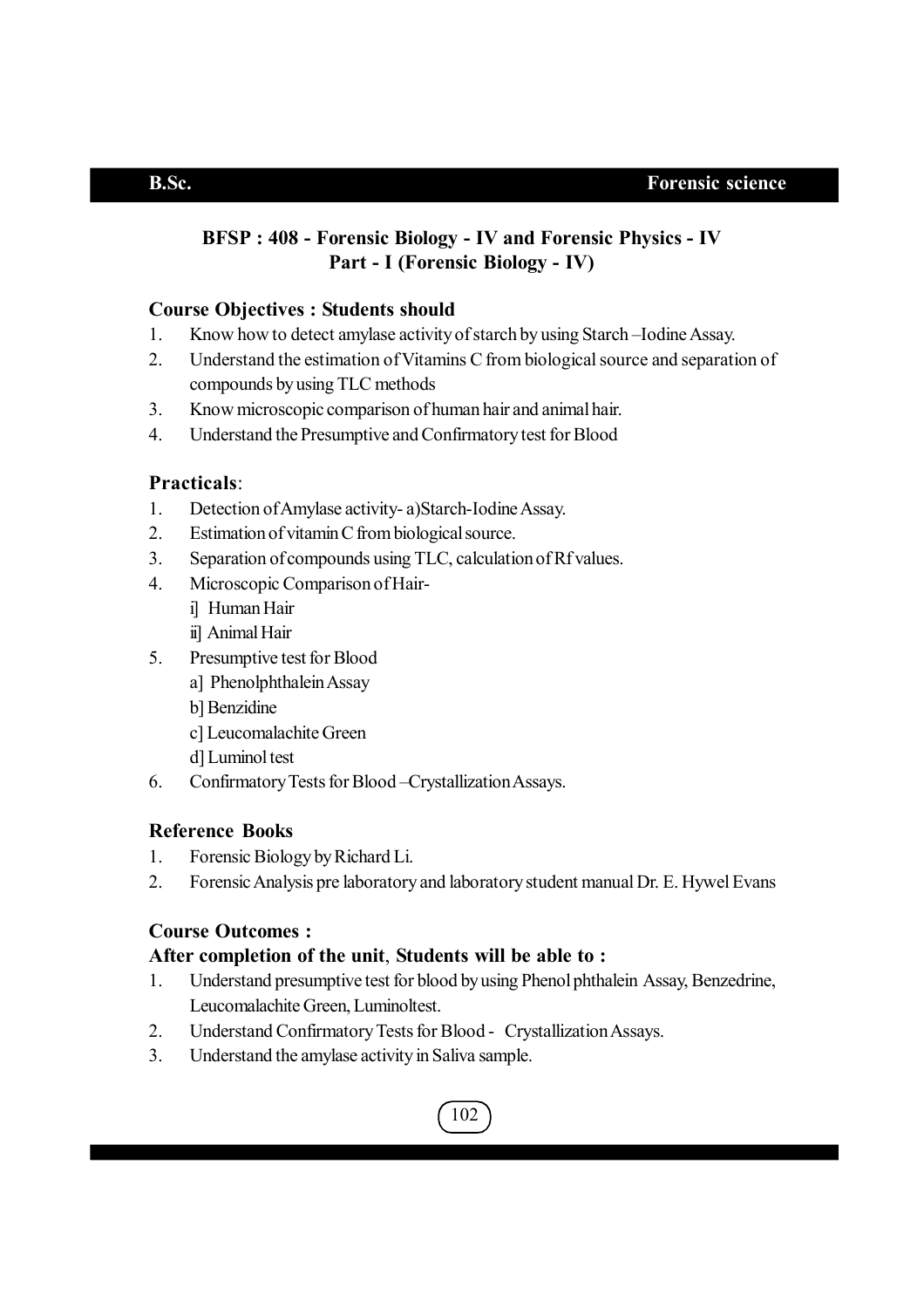## **Part - II : (Forensic Physics IV) Credit : 2**

## **Course Objectives : Students should :**

- 1. Know how to investigation of fake documents.
- 2. Understand classification of bullets.
- 3. Know different types of glass fractures.
- 4. Understand examination of the soil sample

## **Practicals :**

- 1. Investigation of fake documents using UV light
- 2. Classification and measurement of bullets
- 3. Measurement of Hall voltage.
- 4. Working with Geiger Muller counter.
- 5. Comparison of glass fragments and Study of fractures in forensic material.
- 6. Examination of soil sample.
- 7. Determination of density of a given sample.
- 8. Determination of refractive index of a transparent material.
- 9. Examination of tire / other marks.
- 10. Measurement of recoil (Sample calculations) and Determination of remaining velocity (Sample Calculations).
- 11. Twist versus muzzle velocity (Sample Calculations) and Muzzle velocity (SampleCalculations).
- 12. Determination of remaining velocity (Sample Calculations).
- 13. To study the comparison of glass fragment
- 14. To Study the different types of glass fractures
- 15. Piezoelectric measurements.
- 16. Fiber strength measurements.

## **Reference Books:-**

- 1. DFS manual
- 2. Forensic Engineering Fundamentals By Harold Franck and Darren Frank, (5th edition 2007)

## **Course outcomes:**

## **After completion, Students are able to:**

- 1. To investigate the fake document.
- 2. Measure fiber strength
- 3. Understand comparison of the glass fragments.
- 4. Measure hall voltage.



\*\*\*\*\*\*\*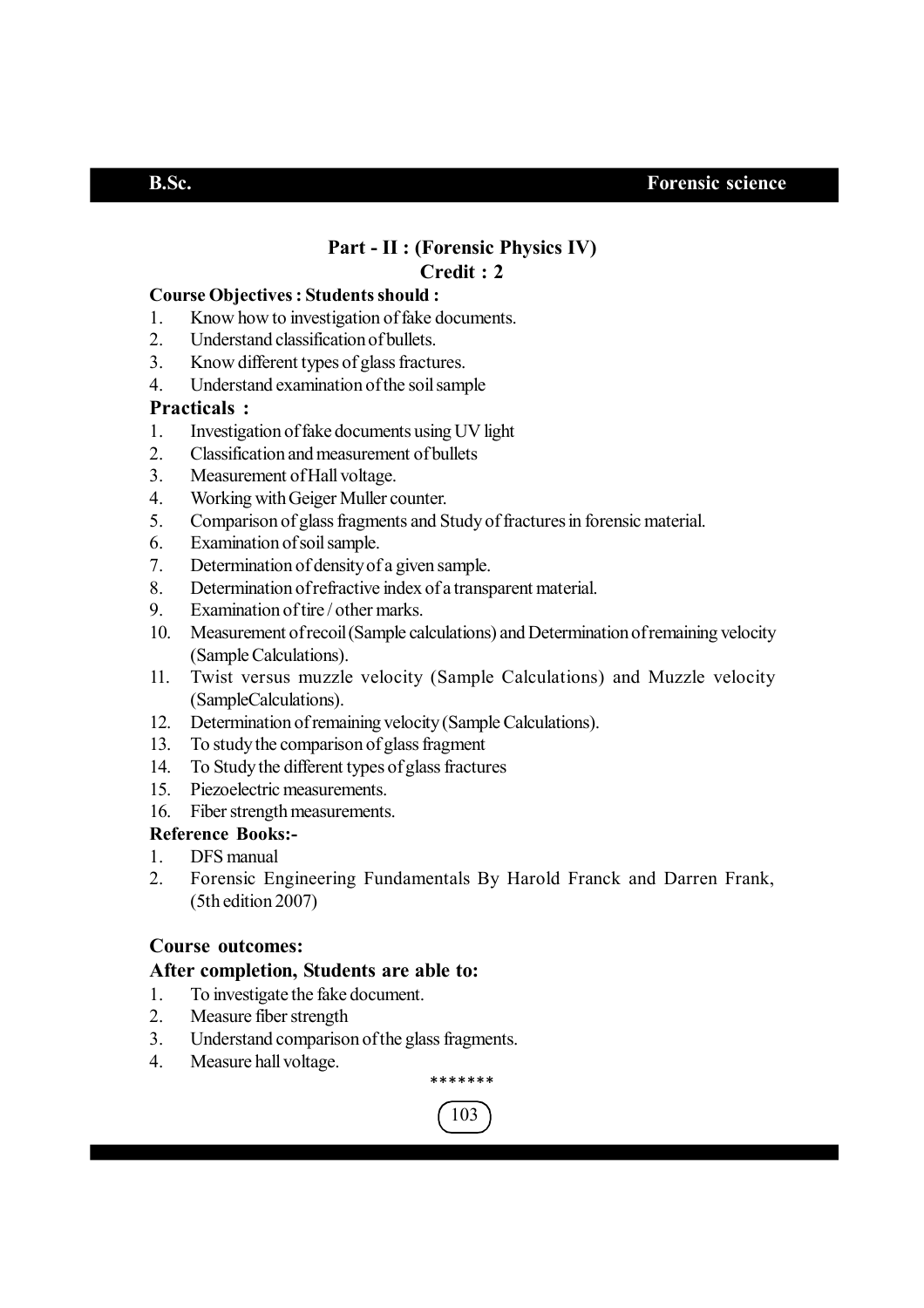## **BFSP: 409- Spectroscopy and Computer Forensic Investigation Part I (Spectroscopy)**

## **Course Objectives : Students should**

- 1. Understand instrumentation and working of UV–visible spectrophotometer.
- 2. Know analysis of plant poisons by using UV- visible spectrophotometer.

## **Practicals :**

- 1. To study UV-Visible spectro photo meter.(Instrumentation)
- 2. Analysis of plant poisons by UV-Visible spectrometer.(2)
- 3. Measurement of turbidity in unknown solution(2)
- 4. Measurement of absorbance in different concentration of solution (2)
- 5. Introduction to FTIR spectroscopy.(Instrumentation)
- 6. Introduction to Mass spectrophotometer.(Instrumentation)

## **Reference Books –**

- 1. DFS L manual
- 2. Introduction to spectroscopy by Pavia(Unit-I,II,III,IV)
- 3. Instrumental analysis by Skoog Holler Crouch.(Unit-I,II,III,IV)
- 4. Instrumental methods of chemical analysis by Y.R Sharma.(Unit-I,II,III,IV

## **Course Outcomes:**

## **After completion of the unit, Students are able to:**

- 1. Know how to measure turbidity and absorbance in different Concentration of solution
- 2. Understand instrumentation and working of FTIR spectroscopy
- 3. Understand instrumentation and working of Mass Spectrophotometer.

\*\*\*\*\*\*\*\*\*